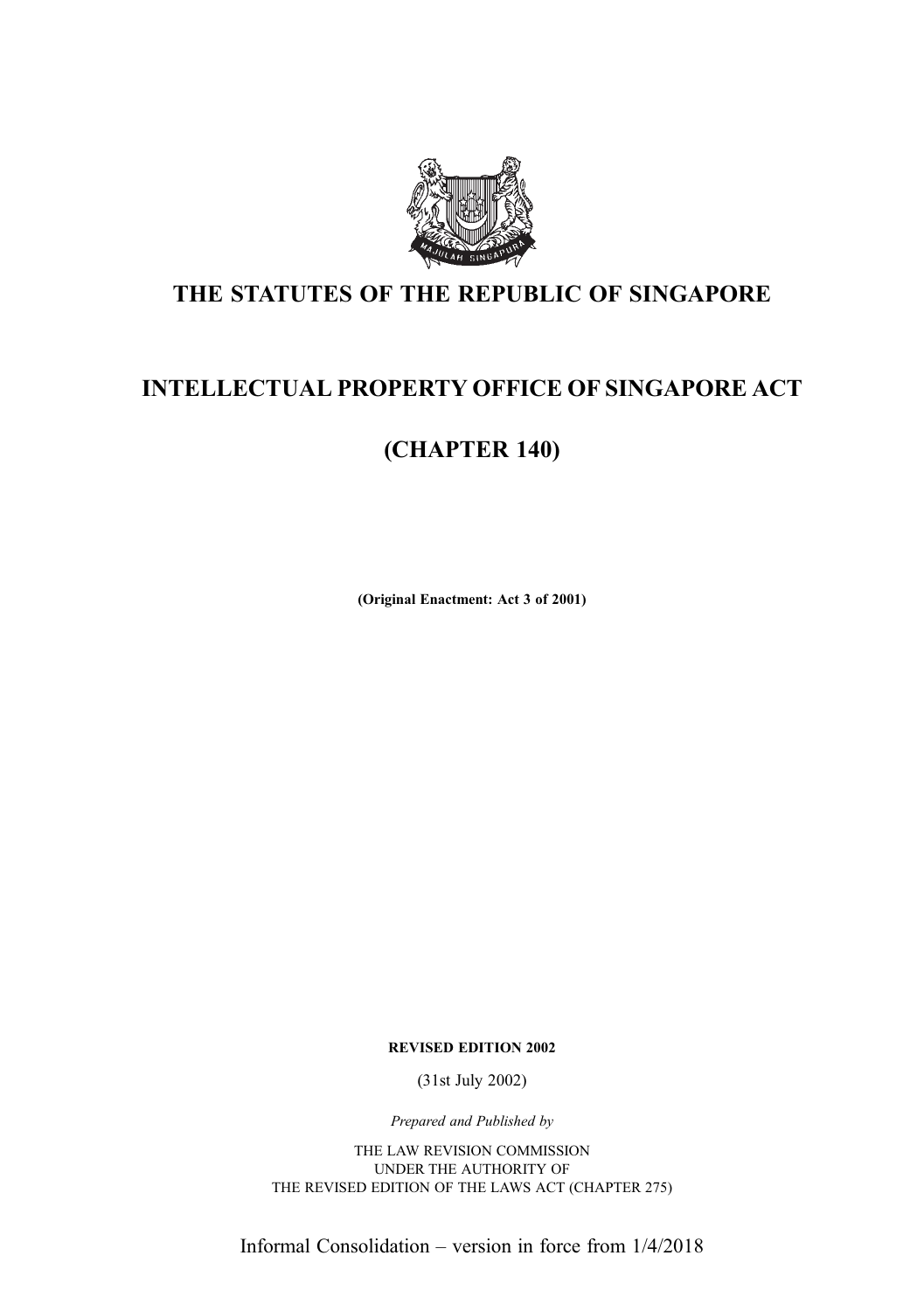## CHAPTER 140

# Intellectual Property Office of Singapore Act

#### ARRANGEMENT OF SECTIONS

#### PART I

#### PRELIMINARY

#### Section

- 1. Short title
- 2. Interpretation

#### PART II

#### ESTABLISHMENT, INCORPORATION AND CONSTITUTION OF OFFICE

- 3. Establishment and incorporation of Intellectual Property Office of Singapore
- 4. Common seal
- 5. Constitution of Office

#### PART III

#### FUNCTIONS, DUTIES AND POWERS OF OFFICE

- 6. Functions and duties of Office
- 7. Powers of Office
- 8. Directions by Minister
- 9. Appointment of committees and delegation of powers

#### PART IV

#### PROVISIONS RELATING TO STAFF

- 10. Chief Executive, officers and employees, etc.
- 11. Protection from liability
- 12. [Repealed]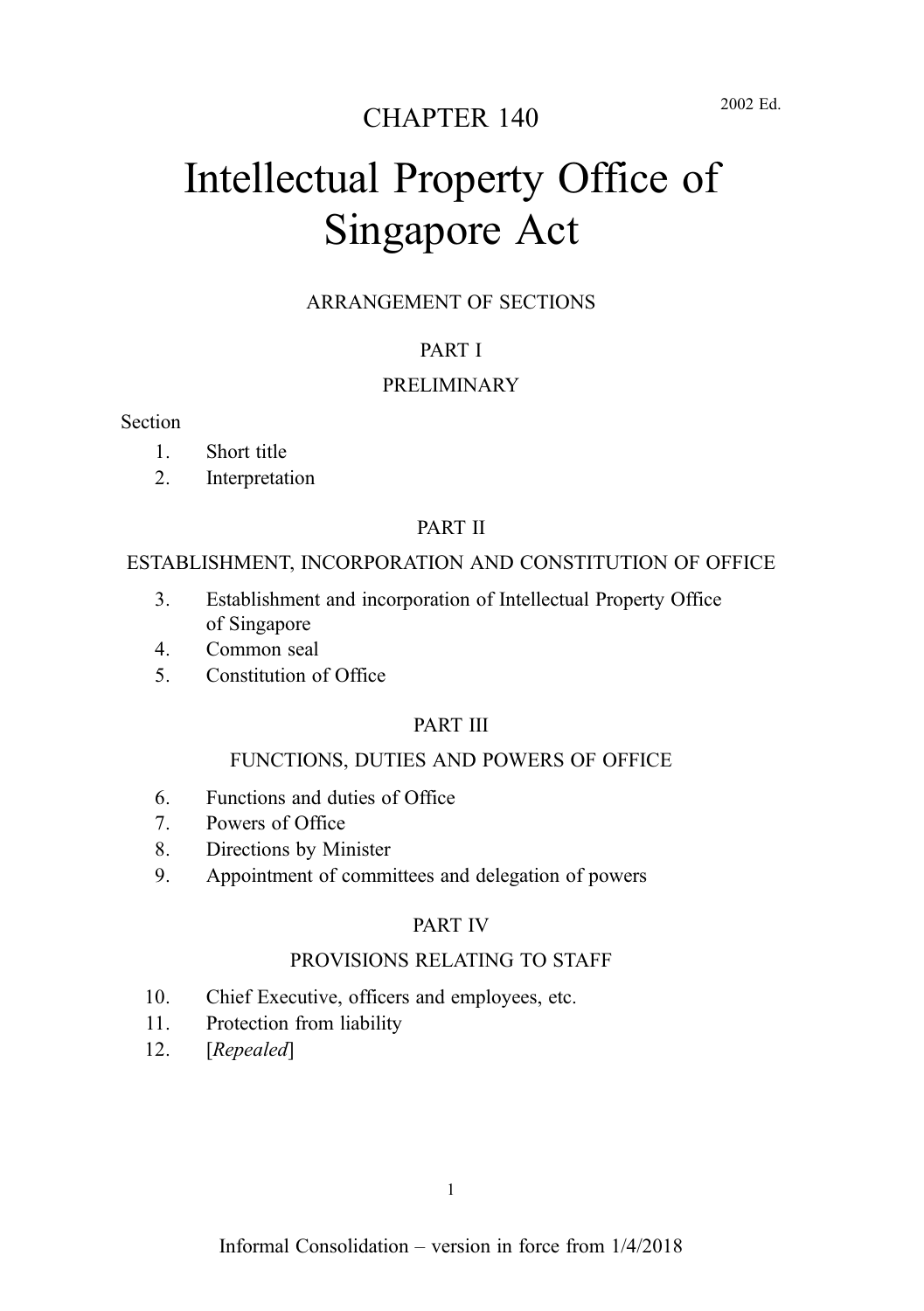#### Intellectual Property Office of 2002 Ed. Singapore CAP. 140 2

#### PART V

#### FINANCIAL PROVISIONS

#### **Section**

- 13. Funds and property of Office
- 14. Application of moneys
- 15. Bank accounts and application of revenue
- 16. Minister's approval of estimates
- 17. Power of investment
- 18. Grants
- 19. Power to borrow
- 19A. Issue of shares, etc.
- 20. Financial year

#### PART VI

#### TRANSFER OF PROPERTY, ASSETS, LIABILITIES AND EMPLOYEES

- 21. Transfer to Office of property, assets and liabilities
- 22. Transfer of employees
- 23. Service rights, etc., of transferred employees to be preserved
- 24. Existing contracts
- 25. Pending proceedings
- 26. Continuation and completion of disciplinary proceedings
- 27. Misconduct or neglect of duty by employee before transfer

#### PART VII

#### **MISCELLANEOUS**

- 28. [Repealed]
- 29. Symbol or representation of Office
- 30. Powers of enforcement
- 31. Offences committed by bodies corporate, etc.
- 32. Jurisdiction of court
- 33. Composition of offences
- 34. Proceedings conducted by officers of Office
- 35. Power of Minister to amend Third Schedule
- 36. Preservation of secrecy
- 37. Rules
- 38. Consequential amendments to other written laws First Schedule — Constitution and proceedings of Office Second Schedule — [Repealed]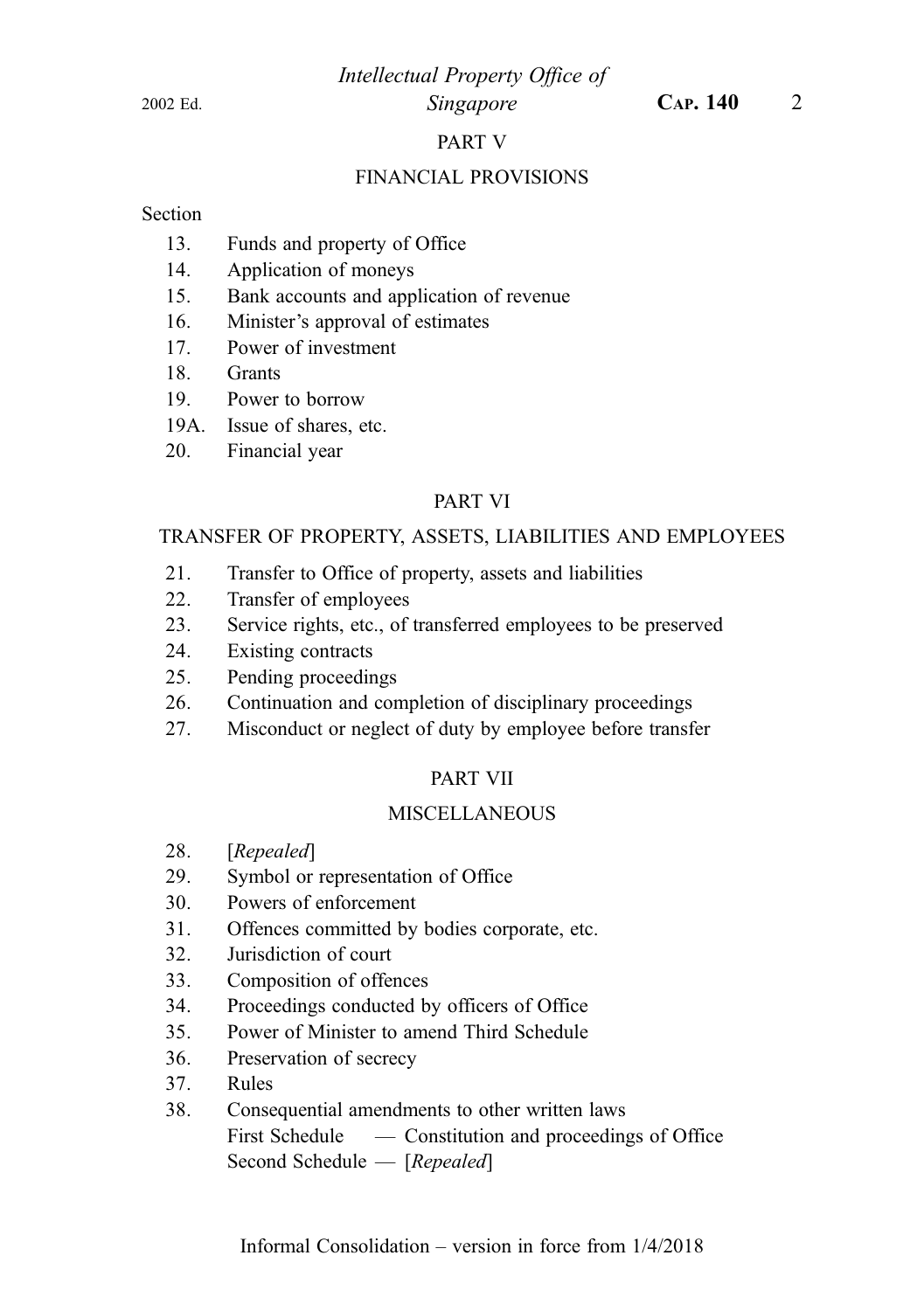Intellectual Property Office of 3 CAP. 140 Singapore 2002 Ed.

Section

Third Schedule — Offences under written law

An Act to establish and incorporate the Intellectual Property Office of Singapore, to provide for its functions and powers, and for matters connected therewith.

[1st April 2001]

## PART I

## PRELIMINARY

## Short title

1. This Act may be cited as the Intellectual Property Office of Singapore Act.

## Interpretation

- 2. In this Act, unless the context otherwise requires
	- "Chairman" means the Chairman of the Office and includes any temporary Chairman of the Office;
	- "Chief Executive" means the Chief Executive of the Office, and includes any individual acting in that capacity;

[Act 5 of 2018 wef 01/04/2018]

"Copyright Tribunal" means a Copyright Tribunal established under Part VII of the Copyright Act (Cap. 63);

[23/2009 wef 31/12/2009]

"debenture" includes debenture stock;

- "Deputy Chairman" means the Deputy Chairman of the Office and includes any temporary Deputy Chairman of the Office;
- "intellectual property adviser" means any person who in the course of his profession or business provides legal or other advice relating to any intellectual property, including advice given in relation to an application for protection of an intellectual property whether in Singapore or elsewhere;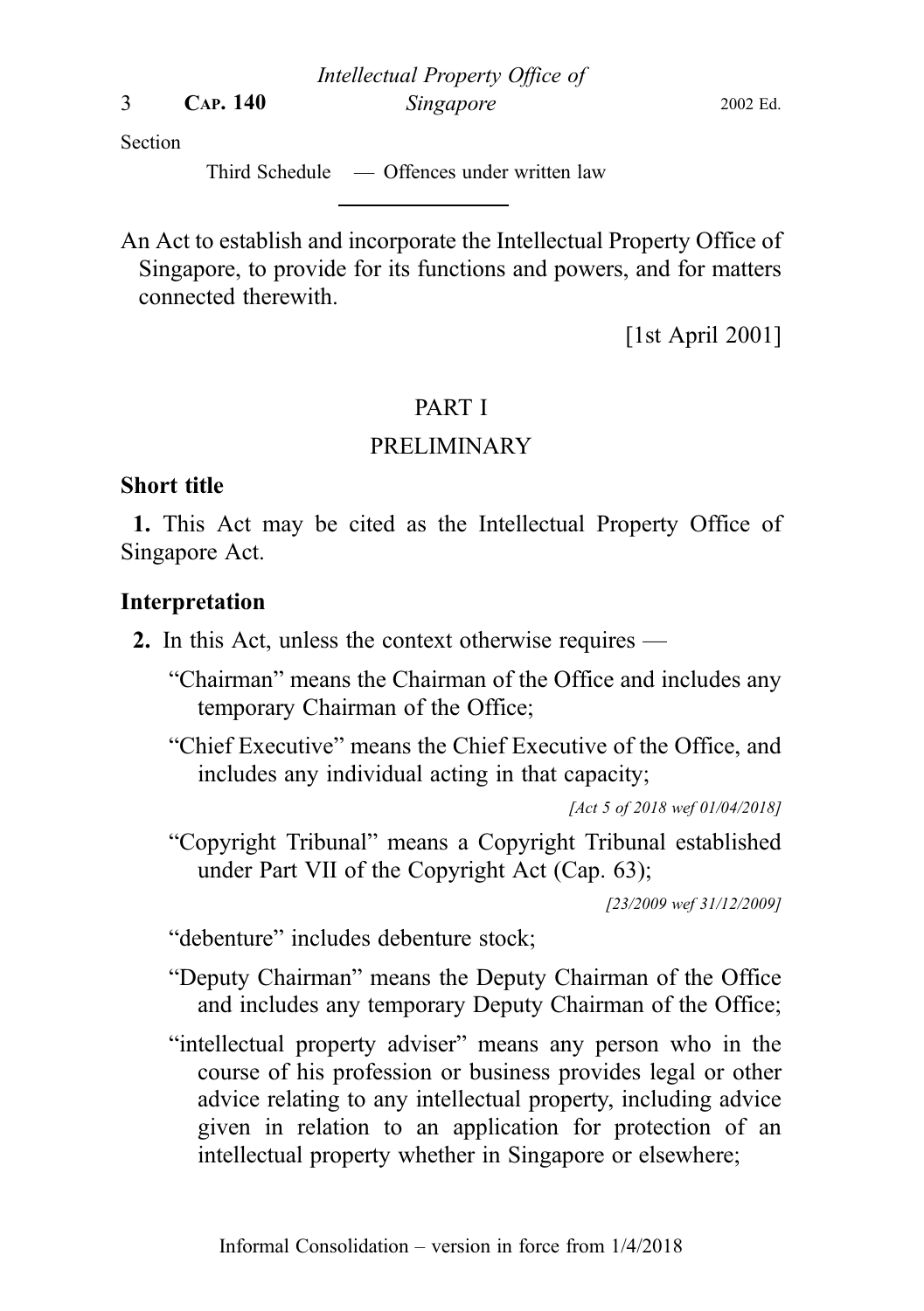"intellectual property agent" means a person acting on behalf of another —

- (a) in connection with the application for or obtaining of a patent or any procedure relating to a patent under the Patents Act (Cap. 221);
- (b) in connection with the registration of a trade mark or any procedure relating to a registered trade mark under the Trade Marks Act (Cap. 332); or
- $(c)$  in connection with the registration of a design or any procedure relating to a registered design under the Registered Designs Act (Cap. 266);

"member" means a member of the Office:

- "Office" means the Intellectual Property Office of Singapore established under section 3;
- "securities", in relation to a company, includes shares, debentures, bonds and other securities of the company, whether or not constituting a charge on the assets of the company;

"shares" includes stocks.

## PART II

## ESTABLISHMENT, INCORPORATION AND CONSTITUTION OF OFFICE

## Establishment and incorporation of Intellectual Property Office of Singapore

3. There is hereby established a body to be known as the Intellectual Property Office of Singapore which shall be a body corporate with perpetual succession and a common seal and shall, by that name, be capable of —

- (*a*) suing and being sued;
- (b) acquiring, owning, holding and developing or disposing of property, both movable and immovable; and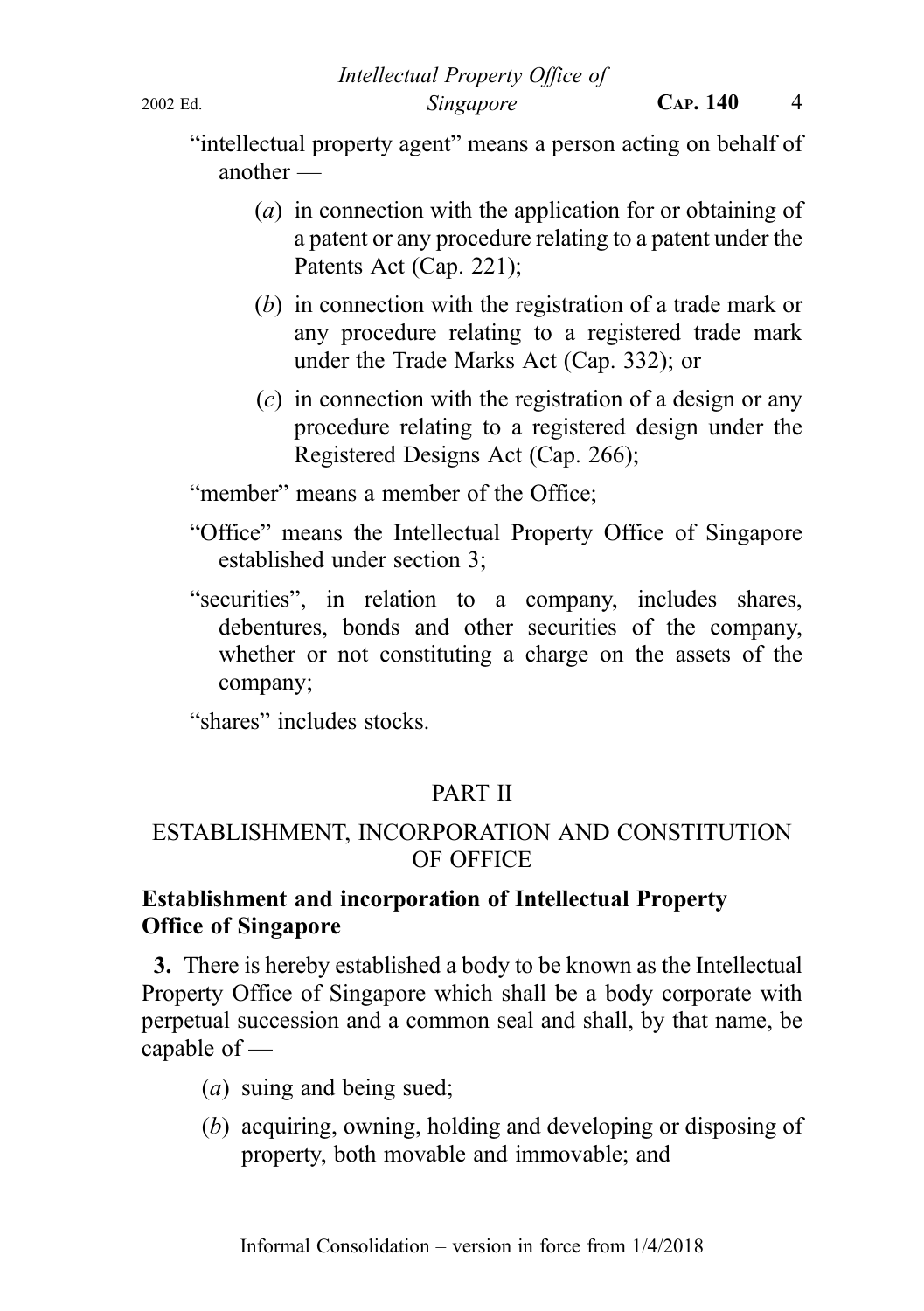5 CAP. 140 Singapore 2002 Ed.

Intellectual Property Office of

(c) doing and suffering such other acts or things as a body corporate may lawfully do and suffer.

## Common seal

4.—(1) The Office shall have a common seal and such seal may from time to time be broken, changed, altered or made anew as the Office thinks fit.

(2) All deeds and other documents requiring the seal of the Office shall be sealed with the common seal of the Office.

(3) All instruments to which the common seal is affixed shall be signed by the Chief Executive and one officer of the Office or by any 2 officers of the Office generally or specially authorised by the Chief Executive for that purpose.

(4) All courts, judges and persons acting judicially shall take notice of the common seal of the Office affixed to any document and shall presume that it was duly affixed.

## Constitution of Office

5.—(1) The Office shall consist of —

- (a) a Chairman;
- (b) a Deputy Chairman; and
- (c) not less than 8 and not more than 20 other members as the Minister may from time to time determine.

(2) The First Schedule shall have effect with respect to the Office, its members and its proceedings.

## PART III

## FUNCTIONS, DUTIES AND POWERS OF OFFICE

## Functions and duties of Office

 $6-(1)$  Subject to the provisions of this Act, it shall be the function and duty of the Office —

(a) to administer the systems in Singapore for the protection of intellectual property;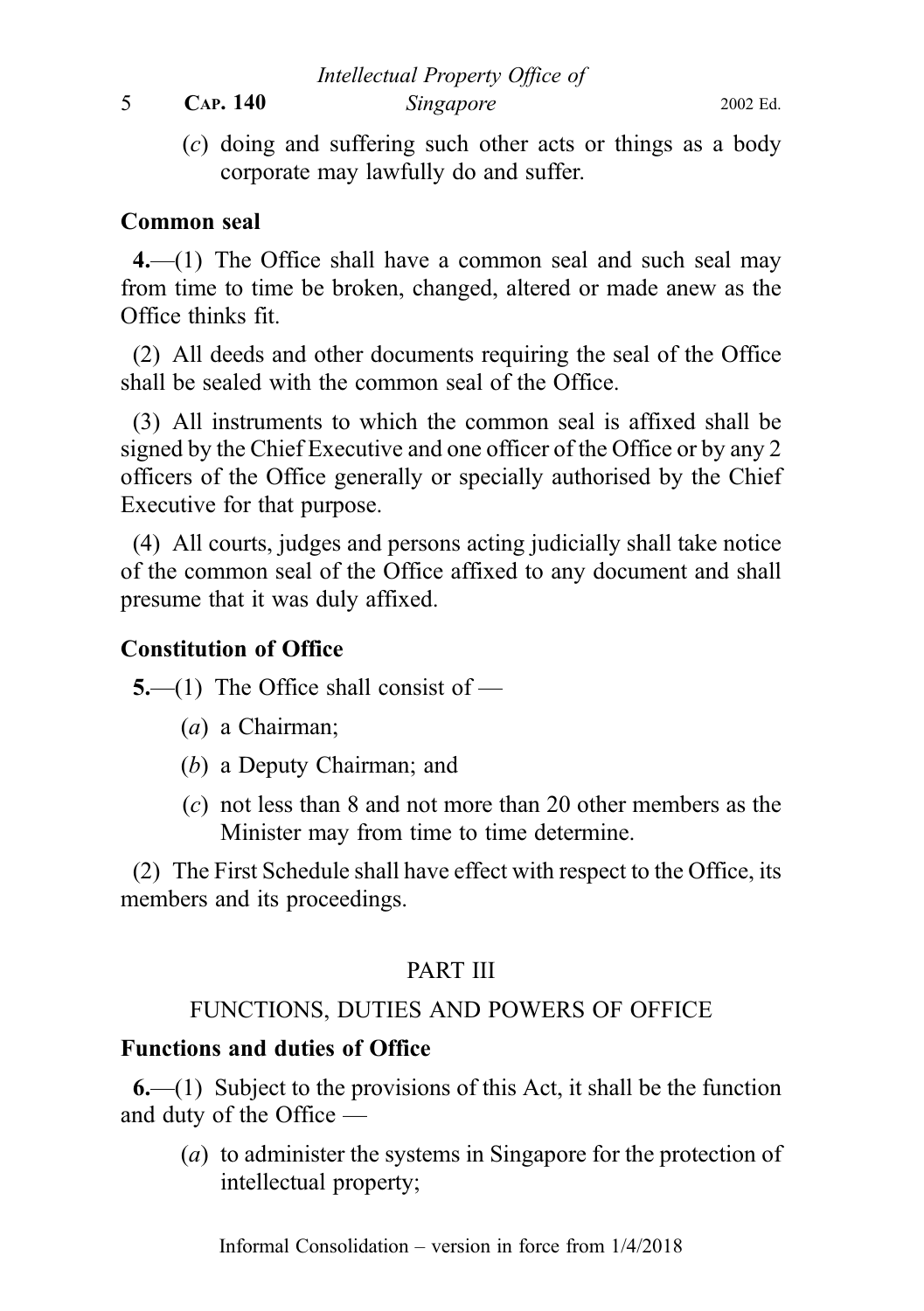(b) to provide administrative support services to the Copyright Tribunals in the performance of their functions under the Copyright Act (Cap. 63);

[23/2009 wef 31/12/2009]

- (c) to maintain and provide access by the public to documents and information relating to any intellectual property kept or maintained by the Office;
- (d) to promote public awareness and effective use of intellectual property rights;
- (e) to represent the Government internationally on matters related to intellectual property;
- (f) to advise and make recommendations to the Government on matters related to intellectual property;
- (g) to advise and make recommendations to the Government on the recognition, accreditation and conduct of persons acting as intellectual property agents or intellectual property advisers, and exercise any regulatory functions over them;
- (h) to promote or assist in the development of the profession of intellectual property agents and intellectual property advisers in Singapore;
- (i) to promote and facilitate the training of persons desiring to be intellectual property agents in Singapore;
- $(j)$  to manage technical co-operation and exchange in the area of intellectual property with other persons and organisations, including foreign intellectual property offices and international inter-governmental organisations, on its own behalf or on behalf of the Government;
- $(k)$  to provide advice, training and assistance in relation to intellectual property to any Government department or statutory board, or to authorities of other countries and territories which administer intellectual property laws; and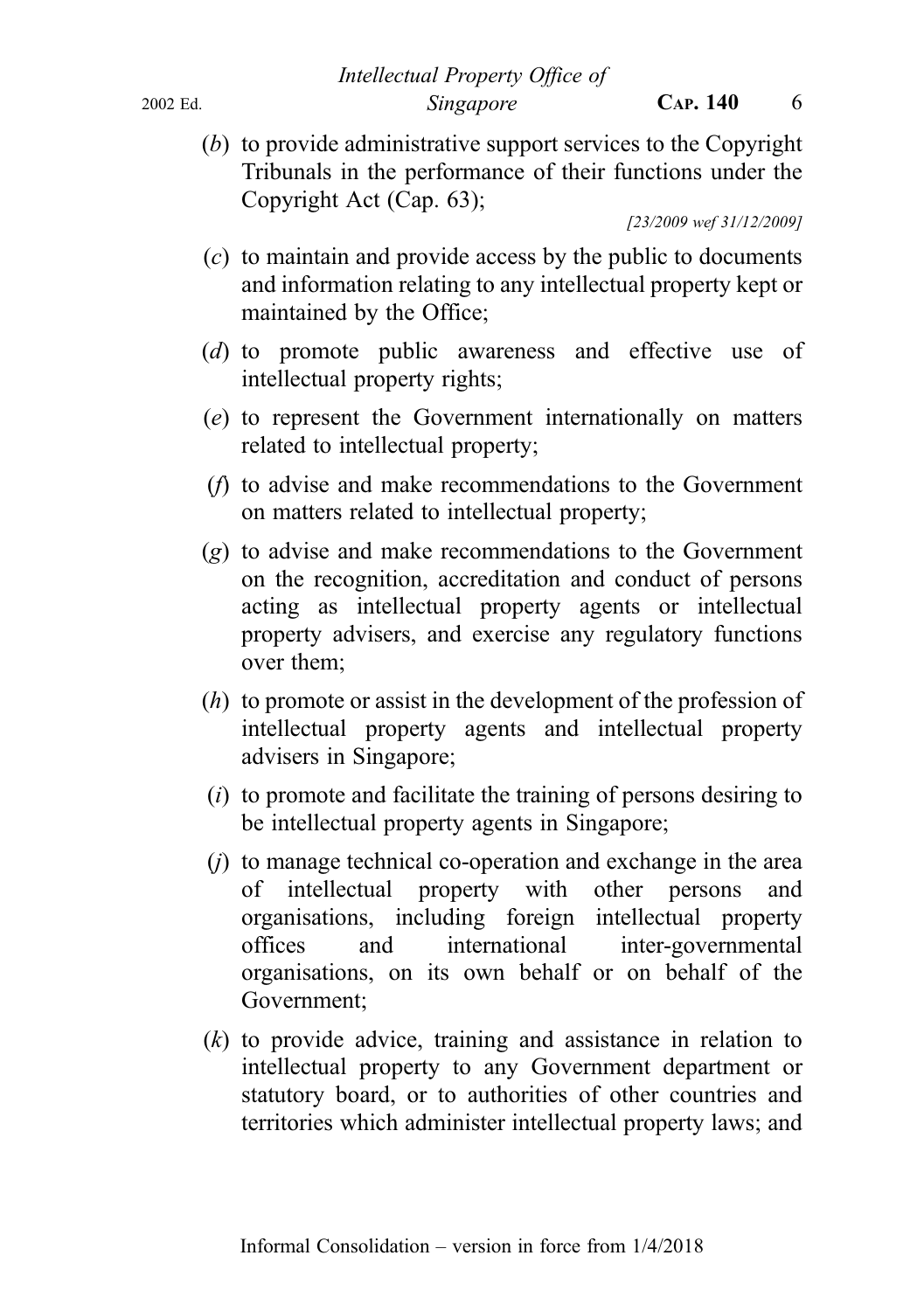7 CAP. 140 Singapore 2002 Ed.

Intellectual Property Office of

(l) to exercise any other functions and duties conferred on the Office by or under this Act or any other written law.

(2) The Office may undertake such other functions as the Minister may assign to the Office and in so doing, the Office shall be deemed to be fulfilling the purposes of this Act, and the provisions of this Act shall apply to the Office in respect of such functions.

(3) Nothing in this section shall be construed as imposing on the Office, directly or indirectly, any form of duty or liability enforceable by proceedings before any court.

## Powers of Office

7.—(1) The Office shall have the power to do anything for the purpose of discharging its functions under this Act or any other written law, or which it may consider advantageous, necessary or convenient to the discharge of those functions and, in particular,  $m$ av —

- (a) administer systems for the protection of patents, trade marks and designs;
- (b) prescribe, regulate or implement measures and standards on any matter related to or connected with intellectual property;
- (c) accredit or certify, and regulate any person as an intellectual property agent or intellectual property adviser;
- (*d*) levy such charges or fees as may be reasonable for services and facilities provided by the Office;
- (e) subscribe for or acquire any securities and shares of an incorporated company or other body corporate, procure its admission to membership of an incorporated company limited by guarantee and not having a share capital, promote the formation of an incorporated company or participate in the promotion of such company or acquire an undertaking or part of an undertaking;
- (f) form or participate in the formation of any company or in any joint venture as a shareholder or partner or in any other capacity, with any firm, body corporate, society or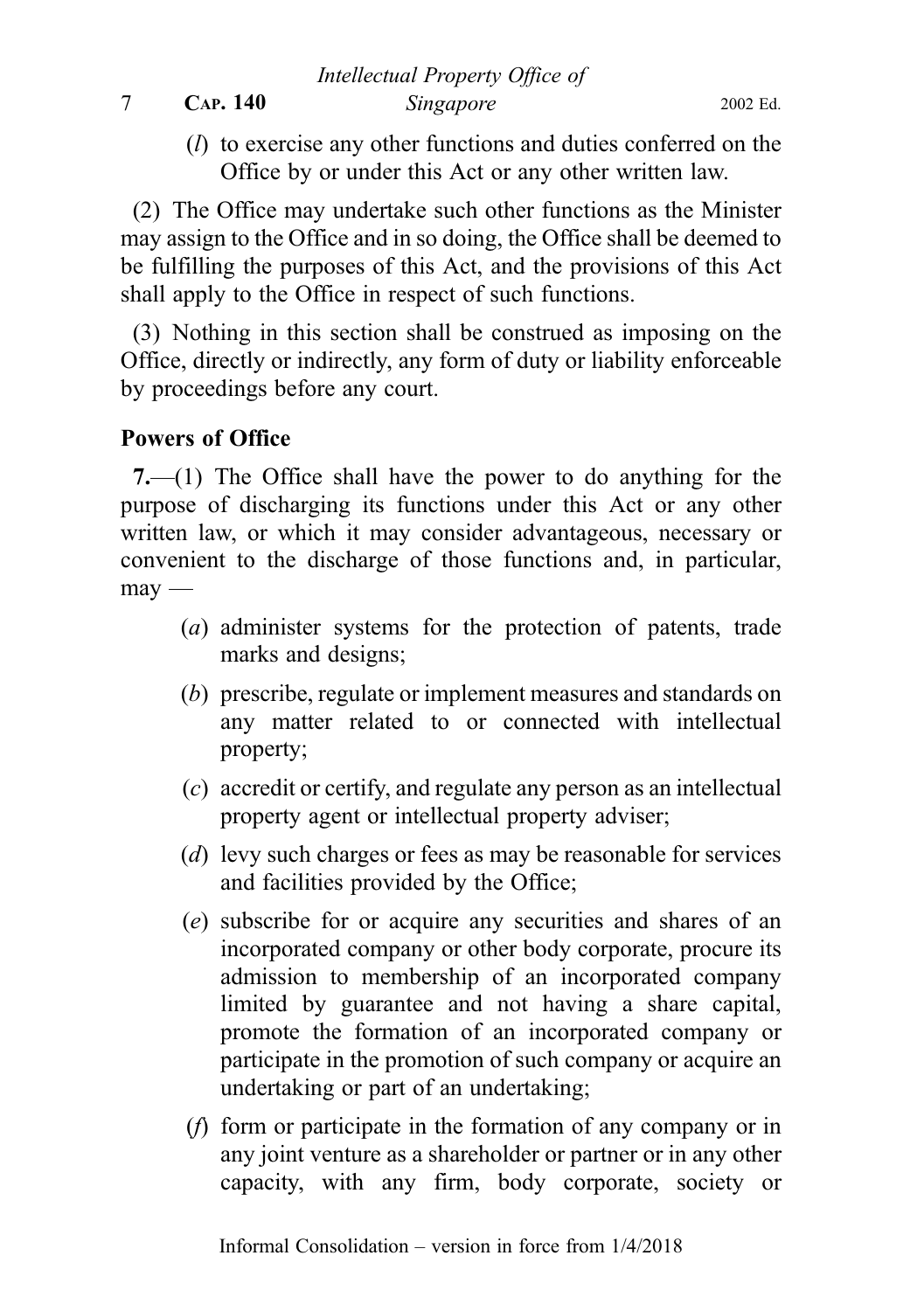institution for the purposes of this Act or any other written law;

- (g) carry out such other works or activities as may appear to the Office to be requisite, advantageous or convenient, with a view to making the best use of any of the assets of the Office;
- (h) engage, in conjunction with other authorities, international agencies or organisations, in any study or co-operation project related to intellectual property or in the promotion of intellectual property;
- (i) enter into contracts for the supply of goods or materials or for the execution of works as may be necessary for the discharge of any of its duties and functions;
- (j) provide financial loans, advances, grants, aid or assistance to any person for all or any of the purposes of this Act;
- $(k)$  use the services, records, facilities or personnel of any local, foreign or international agency, organisation or other body in the discharge by the Office of any of its duties and functions;
- (l) operate such agency services as the Office may think fit and employ such number of agents to do anything that the Office may do;
- (m) provide bursaries, scholarships and training grants in the fields of intellectual property;
- (n) receive donations, grants, gifts, subsidies and contributions from any source and raise funds by all lawful means;
- (o) make provision for gratuities, pensions, allowances or other benefits for employees or former employees of the Office;
- (p) grant or guarantee loans to officers or employees of the Office for any purpose specifically approved by the Office;
- (q) provide recreational facilities and promote recreational activities for, and activities conducive to, the welfare of officers and employees of the Office and members of their families; and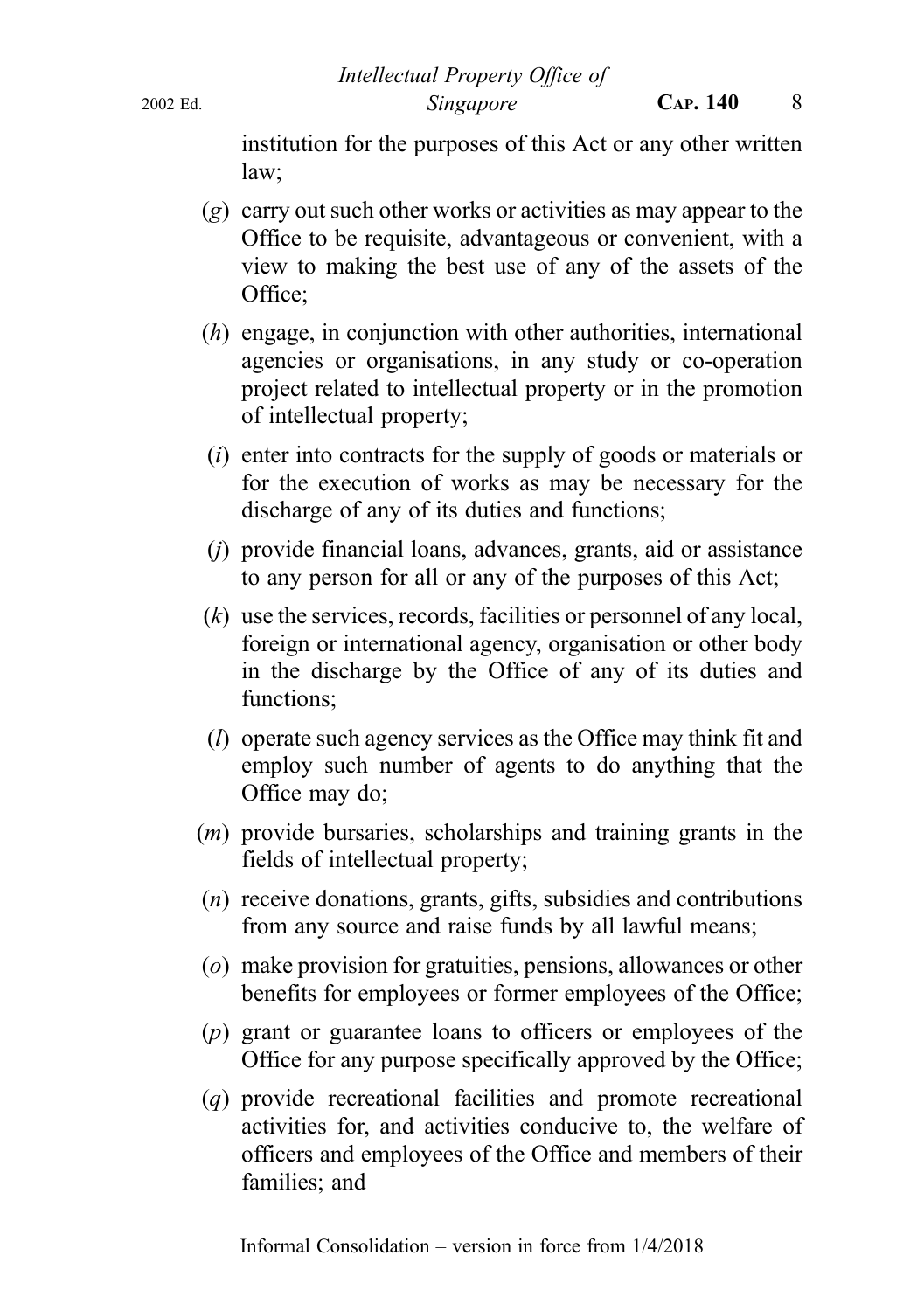9 CAP. 140 Singapore 2002 Ed.

(r) do such other acts as are incidental to any of its functions and powers.

(2) This section shall not be construed as limiting any power of the Office conferred by or under any other written law.

## Directions by Minister

8.—(1) The Minister may give to the Office any direction under section 5 of the Public Sector (Governance) Act 2018.

[Act 5 of 2018 wef 01/04/2018]

(2) The Office shall furnish the Minister with such information in respect of its property and activities in such manner and at such times as the Minister may require.

## Appointment of committees and delegation of powers

9.—(1) The Office may appoint from amongst its own members or other persons who are not members such number of committees as it thinks fit consisting of members or other persons, or members and other persons for purposes which, in the opinion of the Office, would be better regulated and managed by means of such committees.

(2) The Office may, subject to such conditions or restrictions as it thinks fit, delegate to any such committee or to the Chairman or Chief Executive or to any other member, officer or employee of the Office, any of the functions or powers of the Office under this Act or any other written law.

[Act 5 of 2018 wef 01/04/2018]

(3) [Deleted by Act 5 of 2018 wef 01/04/2018]

## PART IV

## PROVISIONS RELATING TO STAFF

## Chief Executive, officers and employees, etc.

 $10$ .—(1) There must be a Chief Executive of the Office, whose appointment, removal, discipline and promotion must be in accordance with the Public Sector (Governance) Act 2018.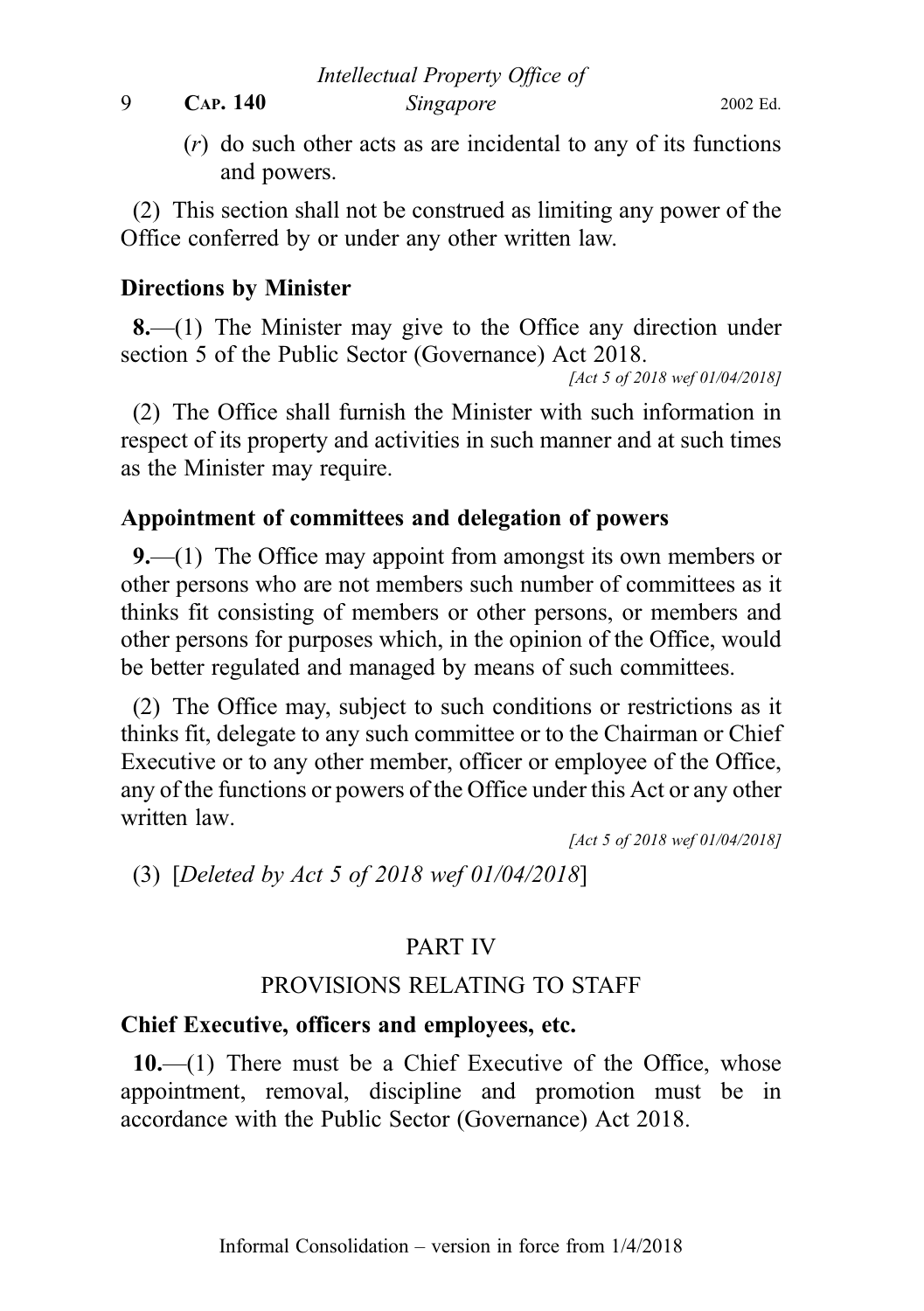Intellectual Property Office of 2002 Ed. Singapore CAP. 140 10

(2) The Office may, subject to the Public Sector (Governance) Act 2018, appoint an individual to act temporarily as the Chief Executive during any period, or during all periods, when the Chief Executive —

(a) is absent from duty or Singapore; or

(b) is, for any reason, unable to perform the duties of the office.

(3) The Office may, subject to the Public Sector (Governance) Act 2018, appoint and employ, on such terms and conditions as it may determine, such other officers, employees, consultants and agents as may be necessary for the effective performance of its functions.

[Act 5 of 2018 wef 01/04/2018]

#### Protection from liability

11.—(1) No suit or other legal proceedings shall lie personally against any member, officer or employee of the Office or any other person acting under the direction of the Office for anything which is in good faith done or intended to be done in the execution or purported execution of this Act.

(2) Where the Office provides a service to the public whereby information is supplied to the public pursuant to any written law, neither the Office nor any of its officers or employees involved in the supply of such information shall be liable for any loss or damage suffered by any member of the public by reason of any error or omission of whatever nature appearing therein or however caused if made in good faith and in the ordinary course of the discharge of the duties of such officer or employee.

12. [Repealed by Act 5 of 2018 wef 01/04/2018]

#### PART V

## FINANCIAL PROVISIONS

## Funds and property of Office

- 13. The funds and property of the Office shall consist of
	- (a) grants made under section 18;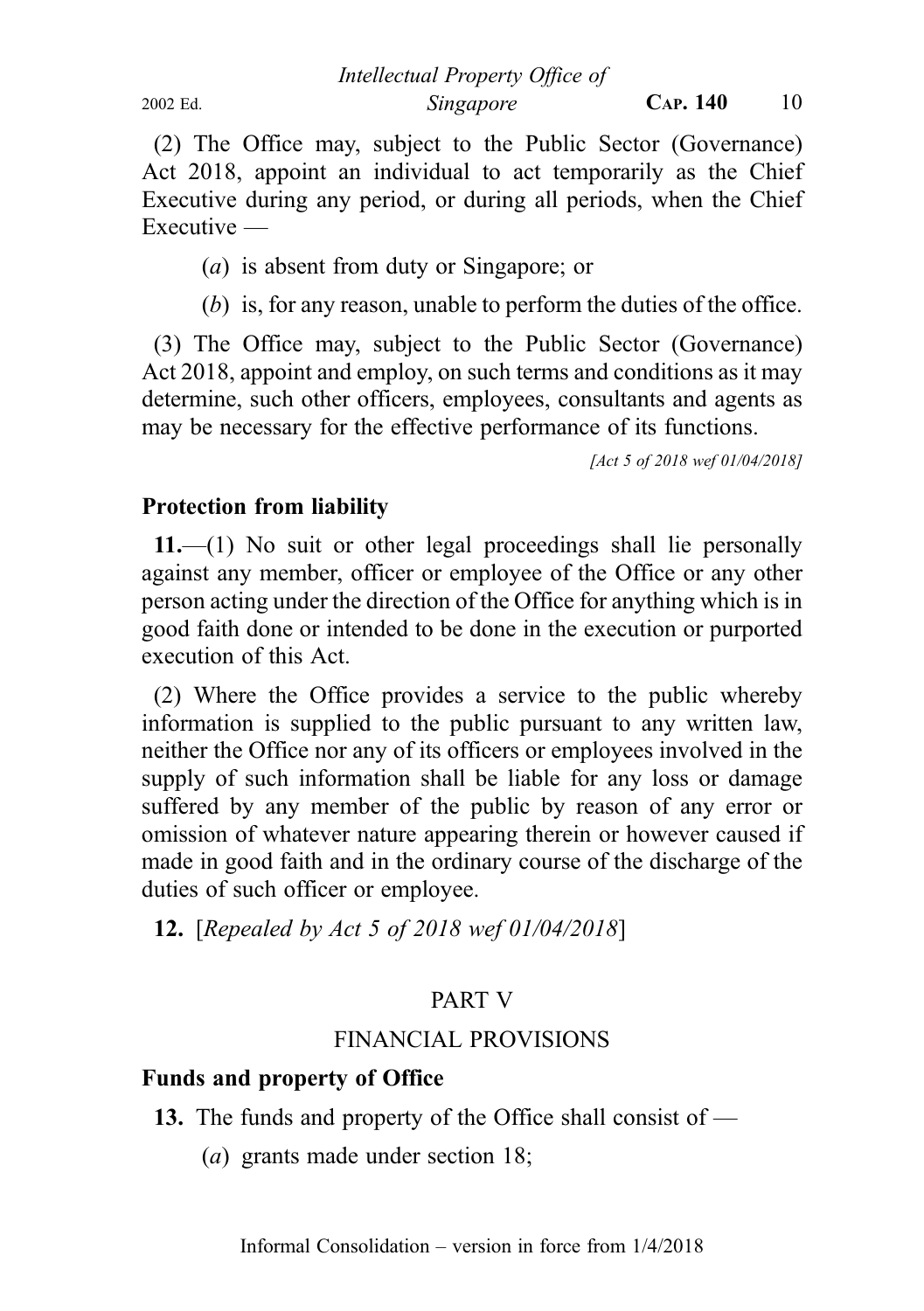Intellectual Property Office of

11 **CAP. 140** Singapore 2002 Ed.

- (b) all fees, fines and composition fines paid into the funds of the Office under any written law;
- (c) all moneys paid to the Office for the purposes of the Office;
- (d) all moneys paid to the Office by way of grants, subsidies, donations, gifts and contributions;
- (e) all moneys received by the Office by way of charges and fees for services rendered by the Office to any person;
- (f) all moneys, dividends, royalties, interest or income received from any transaction made pursuant to the powers conferred on the Office under this Act or any other written law;
- (g) all moneys borrowed by the Office under this Act;
- (h) all other moneys and property lawfully received by the Office for the purposes of the Office; and
- $(i)$  all accumulations of income derived from any such property or money.

## Application of moneys

14. The moneys of the Office shall be applied only in payment or discharge of the expenses, obligations and liabilities of the Office and in making any payment that the Office is authorised or required to make.

## Bank accounts and application of revenue

15.—(1) The Office shall open and maintain an account or accounts with such bank or banks as the Office thinks fit.

(2) Every such account shall be operated by such person or persons as may from time to time be authorised in that behalf by the Office.

## Minister's approval of estimates

16.—(1) A copy of all annual estimates of revenue and expenditure and supplementary estimates must, upon their adoption by the Office, be sent without delay to the Minister.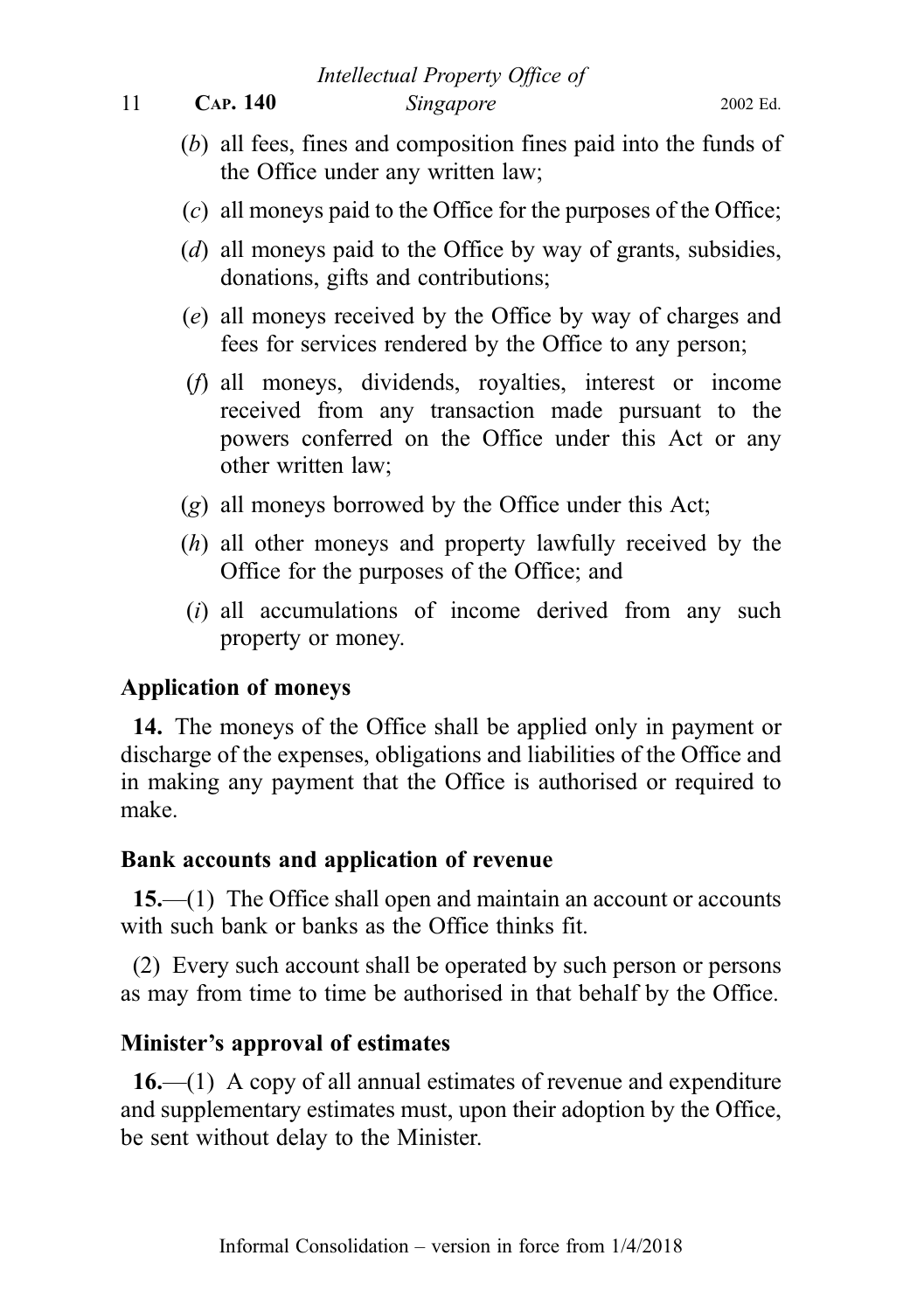(2) The Minister may approve or disallow any item or portion of any item shown in the annual estimates or supplementary estimates.

(3) The Minister must return the annual estimates or supplementary estimates as amended under subsection (2) to the Office, and the Office is bound by the Minister's decision.

[Act 5 of 2018 wef 01/04/2018]

#### Power of investment

17. The Office may invest its moneys in accordance with the standard investment power of statutory bodies as defined in section 33A of the Interpretation Act (Cap. 1).

[45/2004 wef 15/12/2004]

#### **Grants**

18. For the purpose of enabling the Office to carry out its functions under this Act, the Minister may from time to time make grants to the Office of such sums of money as the Minister may determine out of moneys to be provided by Parliament.

#### Power to borrow

19. For the discharge of its functions or duties under this Act or any other written law, the Office may from time to time raise loans from the Government or, with the approval of the Minister for Finance, raise loans from banks or other financial institutions (whether in Singapore or elsewhere) by —

- (a) mortgage, overdraft or otherwise;
- (b) a charge, whether legal or equitable, on any property vested in the Office or on any other revenue receivable by the Office under this Act or any other written law; or
- (c) the creation and issue of debentures or bonds.

#### Issue of shares, etc.

\*19A. As a consequence of the vesting of any property, rights or liabilities of the Government in the Office under this Act, or of any capital injection or other investment by the Government in the Office

<sup>\*</sup>This section was not in operation as at 30th June 2002.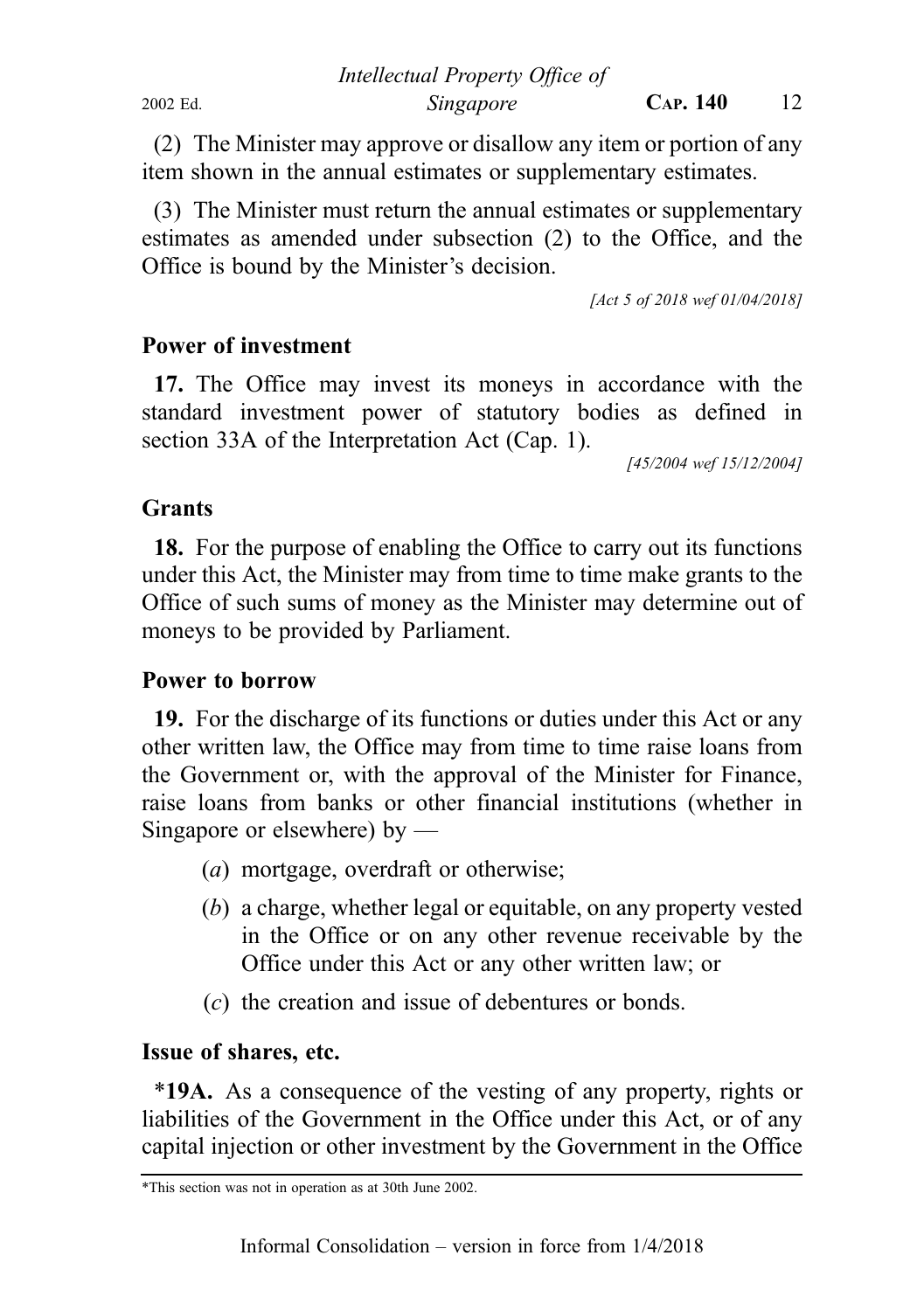in accordance with any written law, the Office shall issue such shares or other securities to the Minister for Finance as that Minister may from time to time direct.

[5/2002]

## Financial year

20. The financial year of the Office begins on 1 April of each year and ends on 31 March of the succeeding year.

[Act 5 of 2018 wef 01/04/2018]

## PART VI

## TRANSFER OF PROPERTY, ASSETS, LIABILITIES AND EMPLOYEES

## Transfer to Office of property, assets and liabilities

21.—(1) As from 1st April 2001, such movable and immovable property vested in the Government as may be determined by the Minister for Finance and used or managed by the Government department known as the Intellectual Property Office of Singapore or the Copyright Tribunal, and all assets, interests, rights, privileges, liabilities and obligations of the Government relating to that department and the Copyright Tribunal shall be transferred to and shall vest in the Office without further assurance, act or deed.

(2) If any question arises as to whether any particular property, asset, interest, right, privilege, liability or obligation has been transferred to or vested in the Office under subsection (1), a certificate under the hand of the Minister for Finance shall be conclusive evidence that the property, asset, interest, right, privilege, liability or obligation was or was not so transferred or vested.

(3) Any immovable property to be transferred to and vested in the Office under subsection (1) shall be held by the Office upon such tenure and subject to such terms and conditions as the President may determine.

## Transfer of employees

22.—(1) As from 1st April 2001, such persons or categories of persons as the Minister may determine who, immediately before that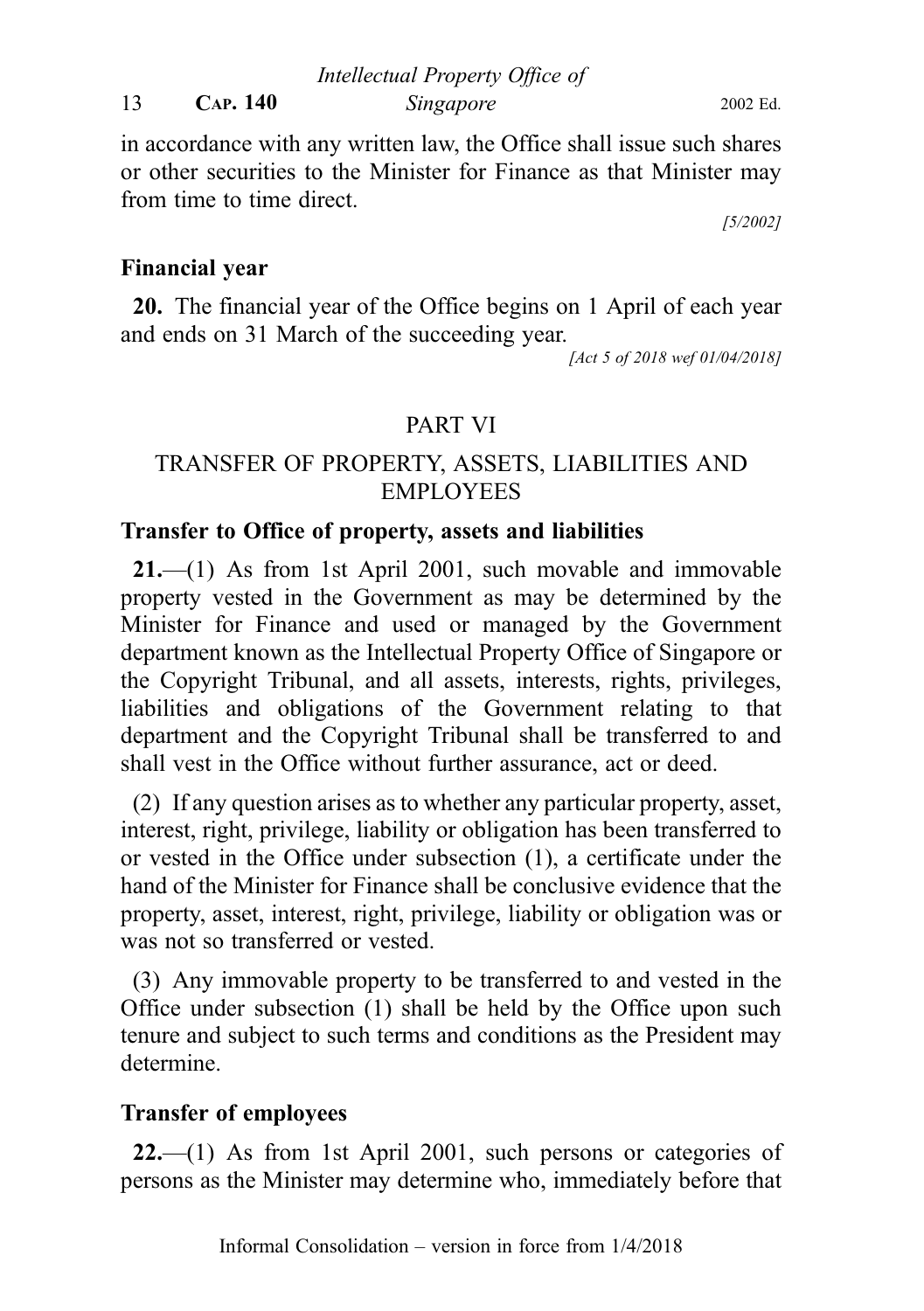Intellectual Property Office of 2002 Ed. Singapore CAP. 140 14

date, were employed by the Government in the Government department known as the Intellectual Property Office of Singapore

or the Copyright Tribunal shall be transferred to the service of the Office on terms no less favourable than those enjoyed by them immediately prior to their transfer.

(2) If any question arises as to whether any person or any category of persons has been transferred to the service of the Office under subsection (1), a certificate under the hand of the Minister shall be conclusive evidence that the person or category of persons was or was not so transferred.

(3) Until such time as terms and conditions of service are drawn up by the Office, the scheme and terms and conditions of service in the Government shall continue to apply to every person transferred to the service of the Office under subsection (1) as if he were still in the service of the Government.

(4) Notwithstanding the provisions of the Pensions Act (Cap. 225), no person who is transferred to the service of the Office under this section shall be entitled to claim any benefit under that Act on the ground that he has been retired from the public service on account of abolition or reorganisation of office in consequence of the incorporation of the Office.

## Service rights, etc., of transferred employees to be preserved

23.—(1) The terms and conditions to be drawn up by the Office shall take into account the salaries and terms and conditions of service, including any accrued rights to leave, enjoyed by the persons transferred to the service of the Office under section 22 while in the employment of the Government.

(2) Any term or condition relating to the length of service with the Office shall provide for the recognition of service under the Government by the persons transferred under section 22 to be service by them under the Office.

(3) Nothing in the terms and conditions of service to be drawn up by the Office shall adversely affect the conditions that would have been applicable to persons transferred to the service of the Office as regards any pension, gratuity or allowance payable under the Pensions Act.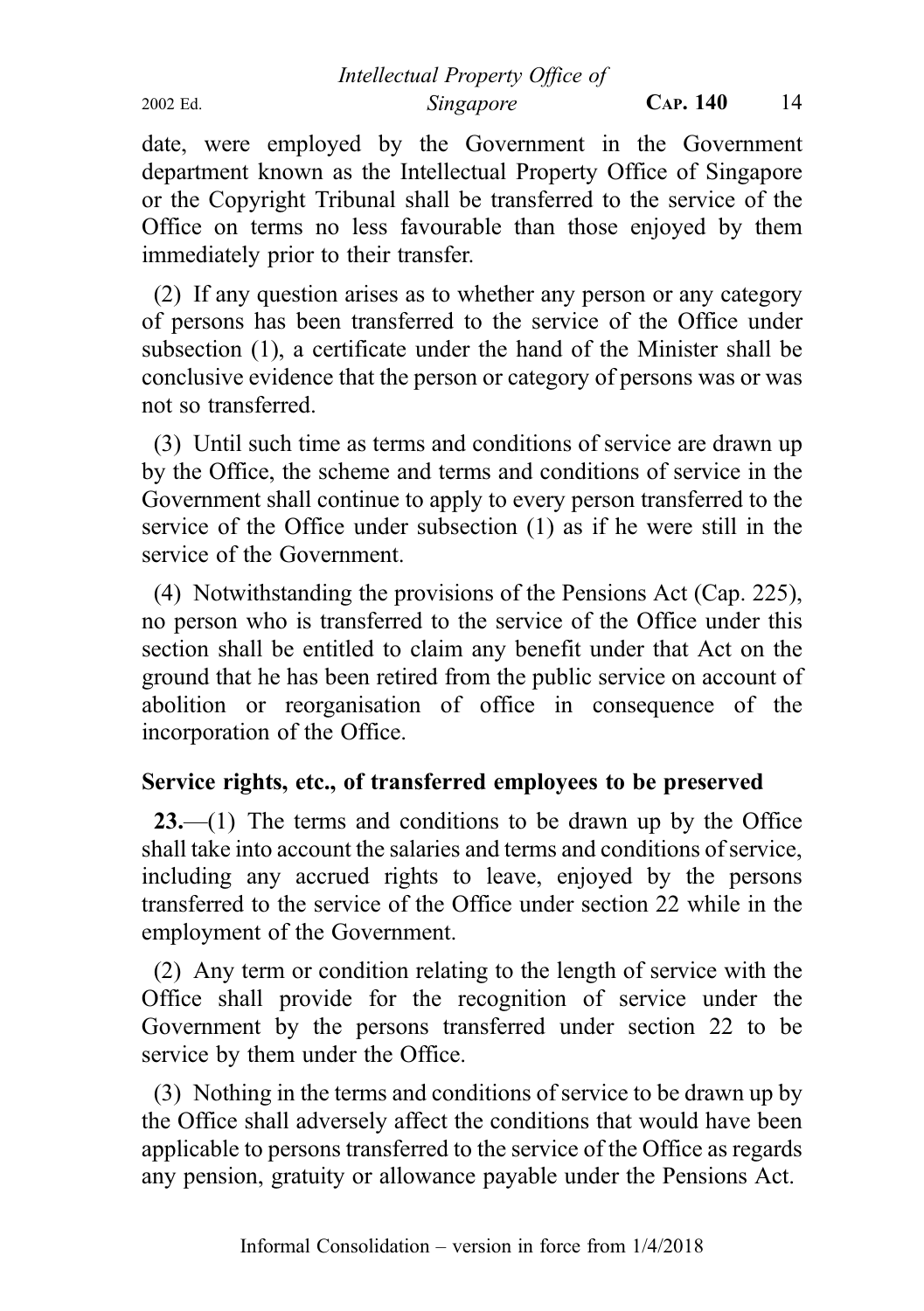## 15 CAP. 140 Singapore 2002 Ed.

(4) Where a person has been transferred to the service of the Office under section 22, the Government shall be liable to pay to the Office such portion of any pension, gratuity or allowance payable to the person on his retirement as the same shall bear to the proportion which the aggregate amount of his pensionable emoluments during his service with the Government bears to the aggregate amount of his pensionable emoluments during his service under both the Government and the Office.

(5) Where any person in the service of the Office, whose case does not fall within the scope of any pension or other scheme established under this section, retires or dies in the service of the Office or is discharged from such service, the Office may grant to him or to such other person or persons wholly or partly dependent on him, as the Office thinks fit, such allowance or gratuity as the Office may determine.

## Existing contracts

24. All deeds, bonds, agreements, instruments and arrangements subsisting immediately before 1st April 2001 to which the Government is a party and relating to the Government department known as the Intellectual Property Office of Singapore or to the Copyright Tribunal or to any person transferred to the service of the Office under section 22 shall continue in force on or after that date and shall be enforceable by or against the Office as if the Office had been named therein or had been a party thereto instead of the Government.

## Pending proceedings

25. Any proceedings or cause of action relating to the portion of the property, assets, interests, rights, privileges, liabilities and obligations transferred to the Office under section 21 or to any person transferred to the service of the Office under section 22 pending or existing immediately before 1st April 2001 by or against the Government, or any person acting on its behalf, may be continued and shall be enforced by or against the Office.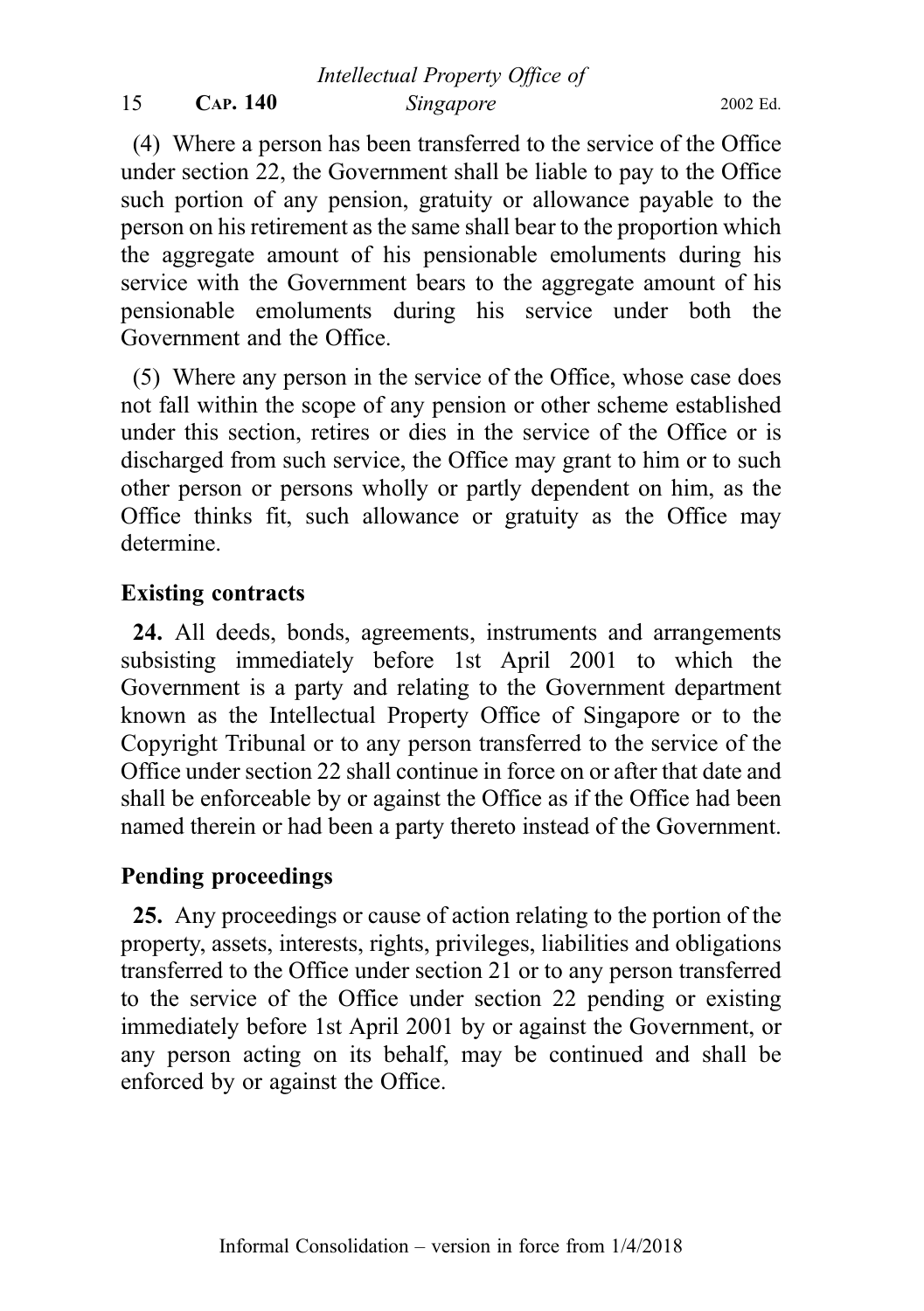## Continuation and completion of disciplinary proceedings

26.—(1) Where on 1st April 2001 any disciplinary proceedings were pending against any person transferred to the service of the Office under section 22, the proceedings shall be carried on and completed by the Office.

(2) Where on 1st April 2001 any matter was in the course of being heard or investigated or had been heard or investigated by a committee acting under due authority but no order, ruling or decision had been made thereon, the committee shall complete the hearing or investigation and shall make such order, ruling or direction as it could have made under the authority vested in it before that date.

(3) Any order, ruling or direction made by a committee pursuant to this section shall be treated as an order, a ruling or a direction of the Office and have the same force or effect as if it had been made by the Office pursuant to the authority vested in the Office under this Act.

## Misconduct or neglect of duty by employee before transfer

27. The Office may reprimand, reduce in rank, retire, dismiss or punish in some other manner a person transferred to the service of the Office under section 22 for any misconduct or neglect of duty, committed prior to 1st April 2001 whilst he was in the employment of the Government which would have rendered him liable to be reprimanded, reduced in rank, retired, dismissed or punished in some other manner if he had continued to be in the employment of the Government and if this Act had not been enacted.

## PART VII

## **MISCELLANEOUS**

## 28. [Repealed by Act 5 of 2018 wef 01/04/2018]

## Symbol or representation of Office

**29.**—(1) The Office shall have the exclusive right to the use of such symbol or representation as it may select or devise and thereafter display or exhibit such symbol or representation in connection with its activities or affairs.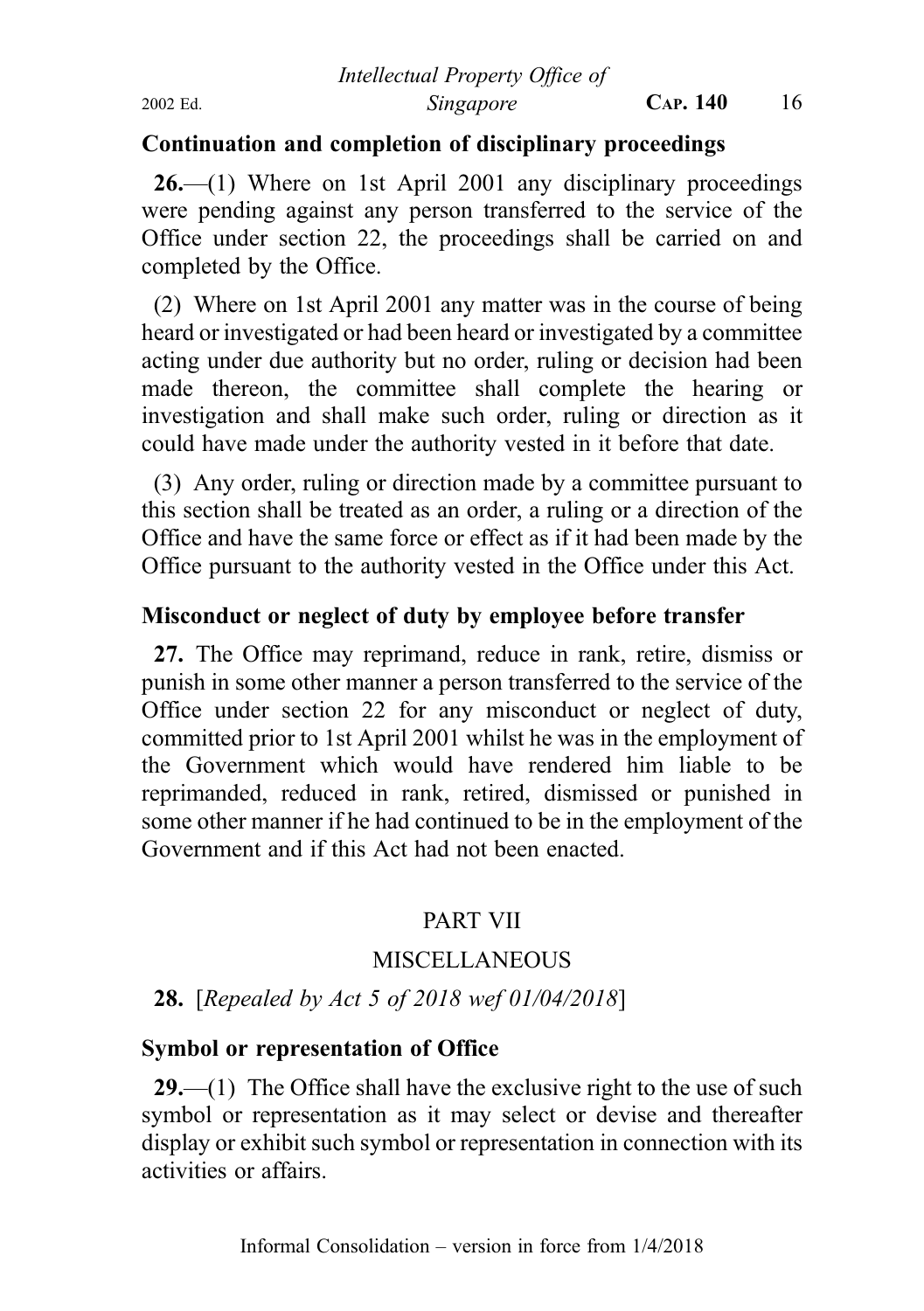(2) Any person who uses a symbol or representation identical with that of the Office or which so resembles the Office's symbol or representation as to deceive or cause confusion, or to be likely to deceive or cause confusion, shall be guilty of an offence and shall be liable on conviction to a fine not exceeding \$10,000 or to imprisonment for a term not exceeding 6 months or to both.

## Powers of enforcement

30.—(1) In addition to the powers conferred on him by this Act or any other written law, an officer or employee of the Office may, in relation to any offence under this Act or any written law set out in the Third Schedule, on declaration of his office and production to the person against whom he is acting such identification card as the Chief Executive may direct to be carried by officers or employees of the  $Office -$ 

- (a) require any person whom he reasonably believes to have committed that offence to furnish evidence of the person's identity;
- (b) require any person to furnish any information or produce any book, document or copy thereof in the possession of that person, and may, without fee or reward, inspect, copy or make extracts from such book or document; or
- (c) require, by order in writing, the attendance before the officer or employee of any person within the limits of Singapore who, from any information given or otherwise obtained by the officer or employee, appears to be acquainted with the circumstances of the case.
- (2) Any person who
	- (a) refuses to give access to, or assaults, obstructs, hinders or delays, an officer or employee of the Office in the discharge of the duties by such officer or employee of the Office under this Act or that written law;
	- (b) wilfully mis-states or without lawful excuse refuses to give any information or produce any book, document or copy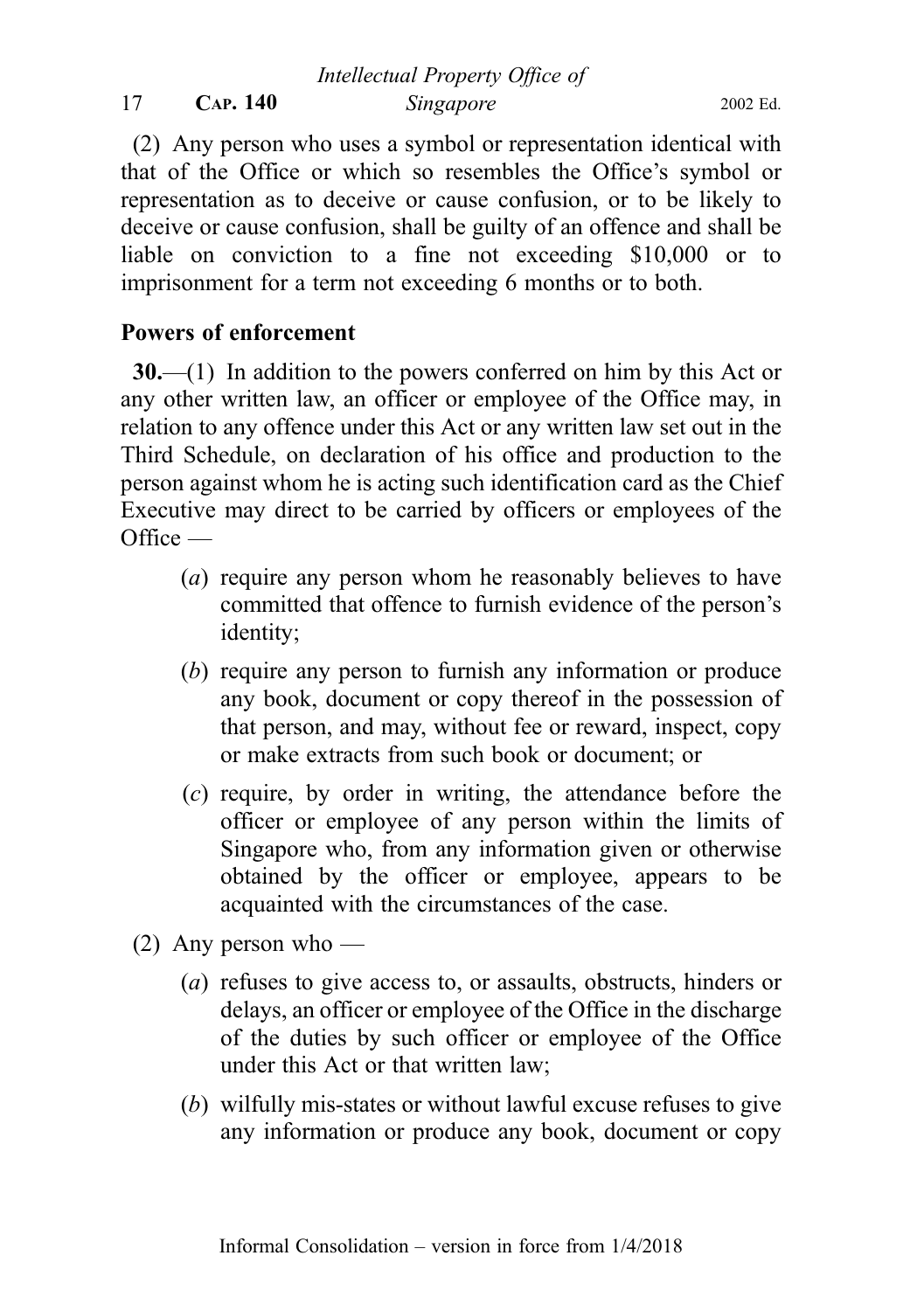thereof required of him by an officer or employee of the Office under subsection (1); or

(c) fails to comply with a lawful demand of an officer or employee of the Office in the discharge by such officer or employee of his duties under this Act or that written law,

shall be guilty of an offence and shall be liable on conviction to a fine not exceeding \$10,000 or to imprisonment for a term not exceeding 6 months or to both.

## Offences committed by bodies corporate, etc.

31.—(1) Where an offence under this Act which has been committed by a body corporate is proved to have been committed with the consent or connivance of, or to be attributable to any neglect on the part of, a director, manager, secretary or any similar officer of the body corporate, or any person who was purporting to act in any such capacity, he, as well as the body corporate, shall be guilty of that offence and shall be liable to be proceeded against and punished accordingly.

(2) Where the affairs of a body corporate are managed by its members, subsection (1) shall apply in relation to the acts and defaults of a member in connection with his functions of management as if he were a director of the body corporate.

(3) Proceedings for an offence under this Act alleged to have been committed by a partnership shall be brought in the name of the partnership and not in that of the partners; but without prejudice to any liability of the partners under subsection (5).

(4) A fine imposed on a partnership on its conviction in such proceedings shall be paid out of the partnership assets.

(5) Where a partnership is guilty of an offence under this Act, every partner, other than a partner who is proved to have been ignorant of or to have attempted to prevent the commission of the offence, shall also be guilty of the offence and shall be liable to be proceeded against and punished accordingly.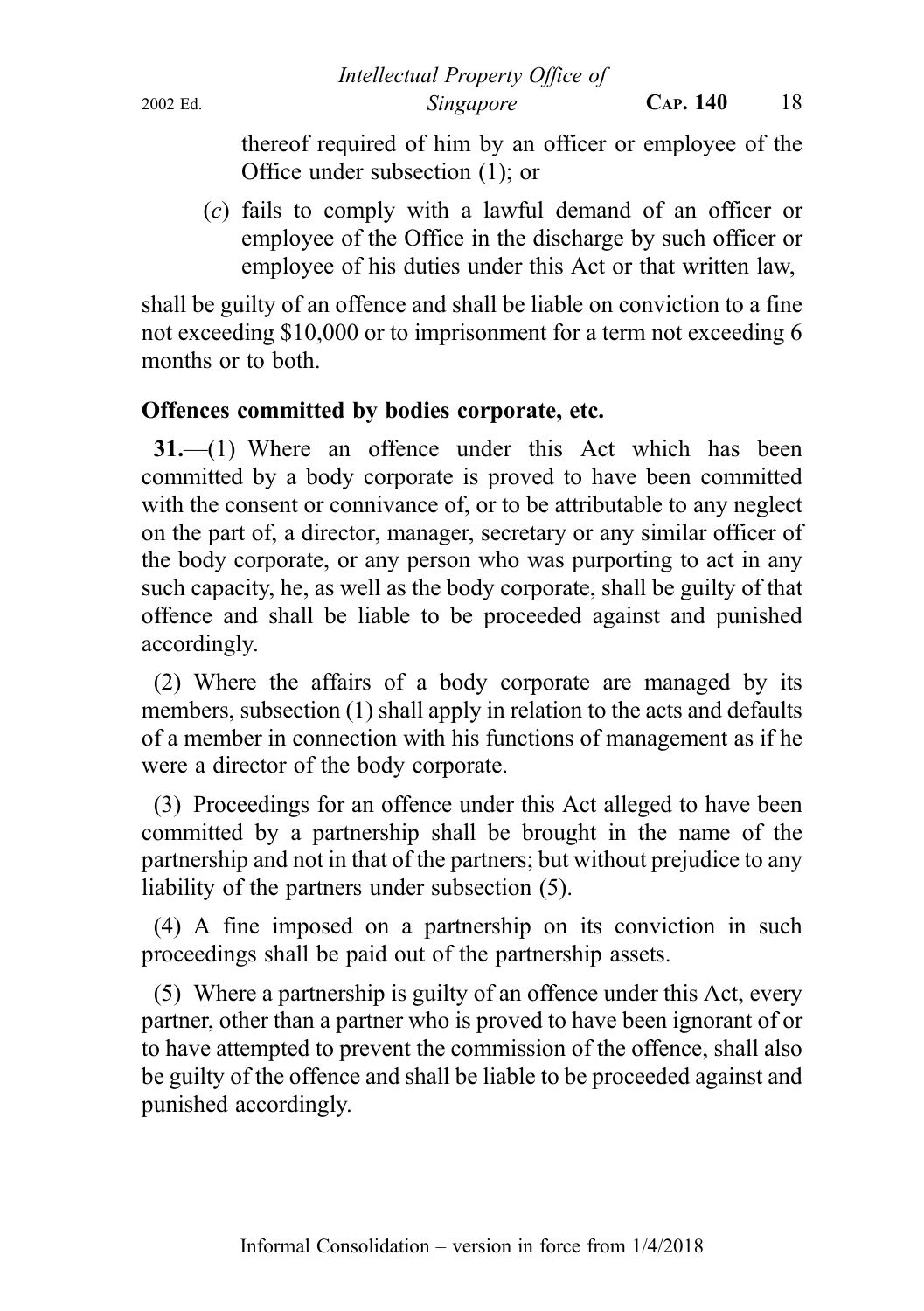Intellectual Property Office of

19 CAP. 140 Singapore 2002 Ed.

## Jurisdiction of court

32. Notwithstanding any provision to the contrary in the Criminal Procedure Code (Cap. 68), a District Court and a Magistrate's Court shall have jurisdiction to try any offence under this Act and shall have power to impose the full penalty or punishment in respect of any offence under this Act.

## Composition of offences

33.—(1) The Chief Executive or any officer authorised by him may, in his discretion, compound any offence under this Act which is prescribed as a compoundable offence by collecting from a person reasonably suspected of having committed the offence a sum of money not exceeding \$1,000.

(2) On payment of such sum of money, no further proceedings shall be taken against such person in respect of the offence.

## Proceedings conducted by officers of Office

34.—(1) Proceedings in respect of an offence under this Act or under any written law set out in the Third Schedule may, with the authorisation of the Public Prosecutor, be conducted by an officer of the Office who is authorised in writing in that behalf by the Chief Executive.

[15/2010 wef 02/01/2011]

(2) Notwithstanding the provisions of any written law, a legal officer of the Office who has been admitted as an advocate and solicitor under the Legal Profession Act (Cap. 161) may —

- (a) appear in any civil proceedings involving the Office or any Registrar in the performance of his functions or duties under any written law; and
- (b) make and do all acts and applications in respect of such proceedings on behalf of the Office or any Registrar.

(3) For the purposes of this section, "Registrar" means the Registrar of Designs referred to in section 49 of the Registered Designs Act (Cap. 266), the Registrar of Patents referred to in section 4 of the Patents Act (Cap. 221), the Registrar of Trade Marks referred to in section 62 of the Trade Marks Act (Cap. 332), or the principal officer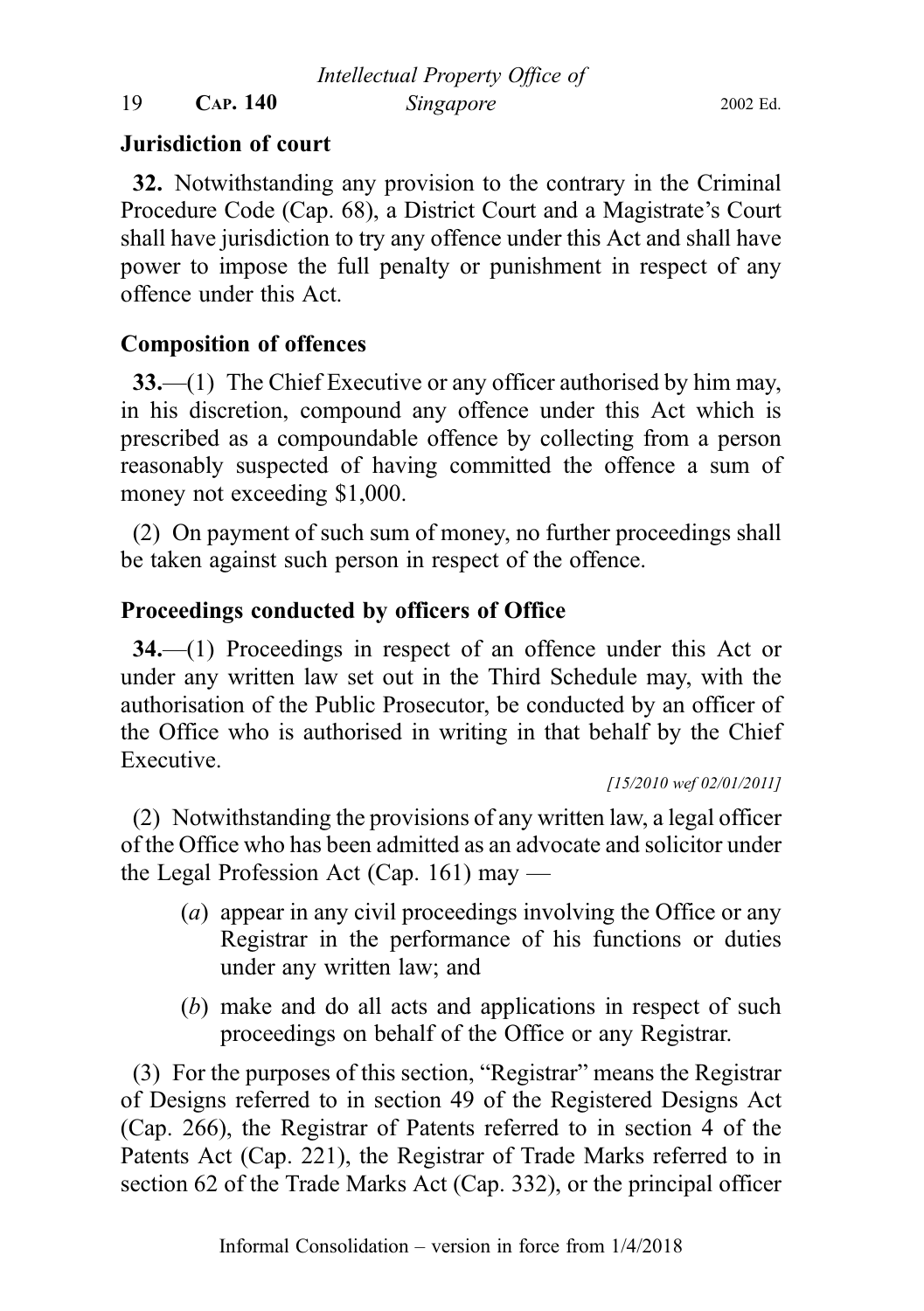administering the system for the protection of any other intellectual property under any other written law.

## Power of Minister to amend Third Schedule

35. The Minister may, by order published in the Gazette, amend the Third Schedule.

## Preservation of secrecy

36.—(1) Except for the purpose of the performance of his duties or the exercise of his functions or when lawfully required to do so by any court or where required or allowed by the provisions of any written law, no person who is or has been a member, officer, agent, employee or former employee of the Office or a member of a committee of the Office shall disclose any information or matter relating to the affairs of the Office or of any other person which has been obtained by him in the performance of his duties or the exercise of his functions.

[Act 5 of 2018 wef 01/04/2018]

(2) Any person who contravenes subsection (1) shall be guilty of an offence and shall be liable on conviction to a fine not exceeding \$2,000 or to imprisonment for a term not exceeding 12 months or to both.

## Rules

37.—(1) The Office may, with the approval of the Minister, make rules for carrying out the purposes and provisions of this Act.

(2) Without prejudice to the generality of subsection (1), the Office may, with the approval of the Minister, make rules for or with respect to all or any of the following matters:

- (a) the manner of appointment, conduct and discipline and the terms and conditions of service of the officers and employees of the Office;
- (b) the establishment of funds for the payment of gratuities and other benefits to employees of the Office;
- (c) the fees to be charged in respect of anything done or any services rendered by the Office under or by virtue of this Act or any other written law;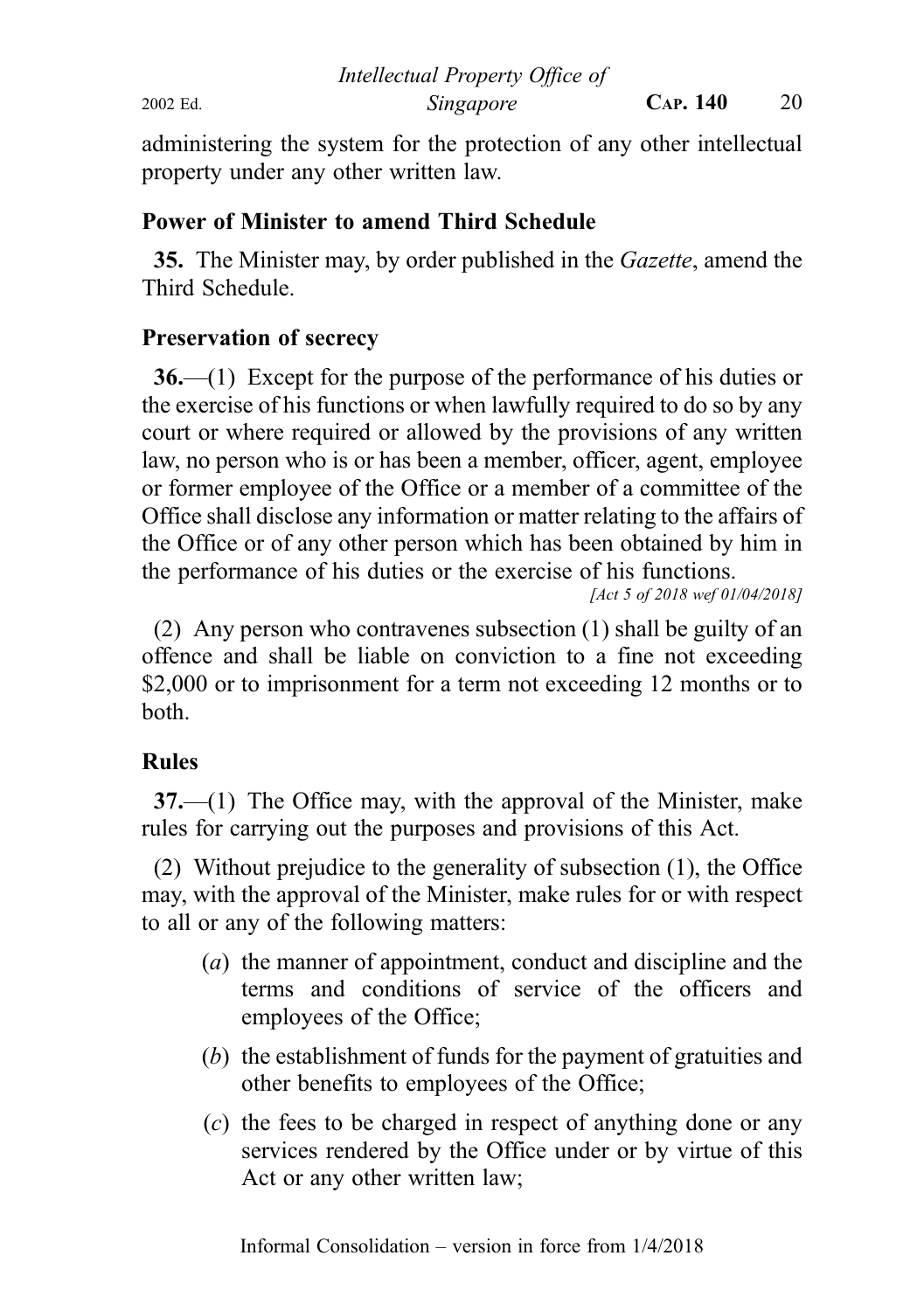(d) the regulation, accreditation and certification of intellectual property advisers.

#### Consequential amendments to other written laws

38. The Minister may, by order published in the *Gazette*, repeal or amend any written law which appears to him unnecessary having regard to the provisions of this Act or to be inconsistent with any provision of this Act.

#### FIRST SCHEDULE

Section 5(2)

#### CONSTITUTION AND PROCEEDINGS OF OFFICE

#### Appointment of Chairman and members

1.—(1) The Chairman and other members shall be appointed by the Minister.

(2) The Minister may appoint the Chief Executive to be a member.

#### Appointment of Deputy Chairman

 $2.-(1)$  The Minister may, in his discretion, appoint any member to be the Deputy Chairman of the Office.

(2) The Deputy Chairman so appointed may, subject to such direction as may be given by the Chairman, exercise all or any of the powers exercisable by the Chairman under this Act.

#### Tenure of office of members of Office

3. A member shall hold office on such terms and conditions and for such period as the Minister may determine, and shall be eligible for reappointment.

#### Temporary member

4. The Minister may appoint any person to be a temporary member if any member is unable to perform his duties for any period by reason of absence from Singapore, illness or for any other reason.

#### Temporary Chairman or Deputy Chairman

5. The Minister may appoint any member to be a temporary Chairman or temporary Deputy Chairman during the temporary incapacity from illness or otherwise, or during the temporary absence from Singapore, of the Chairman or Deputy Chairman, as the case may be.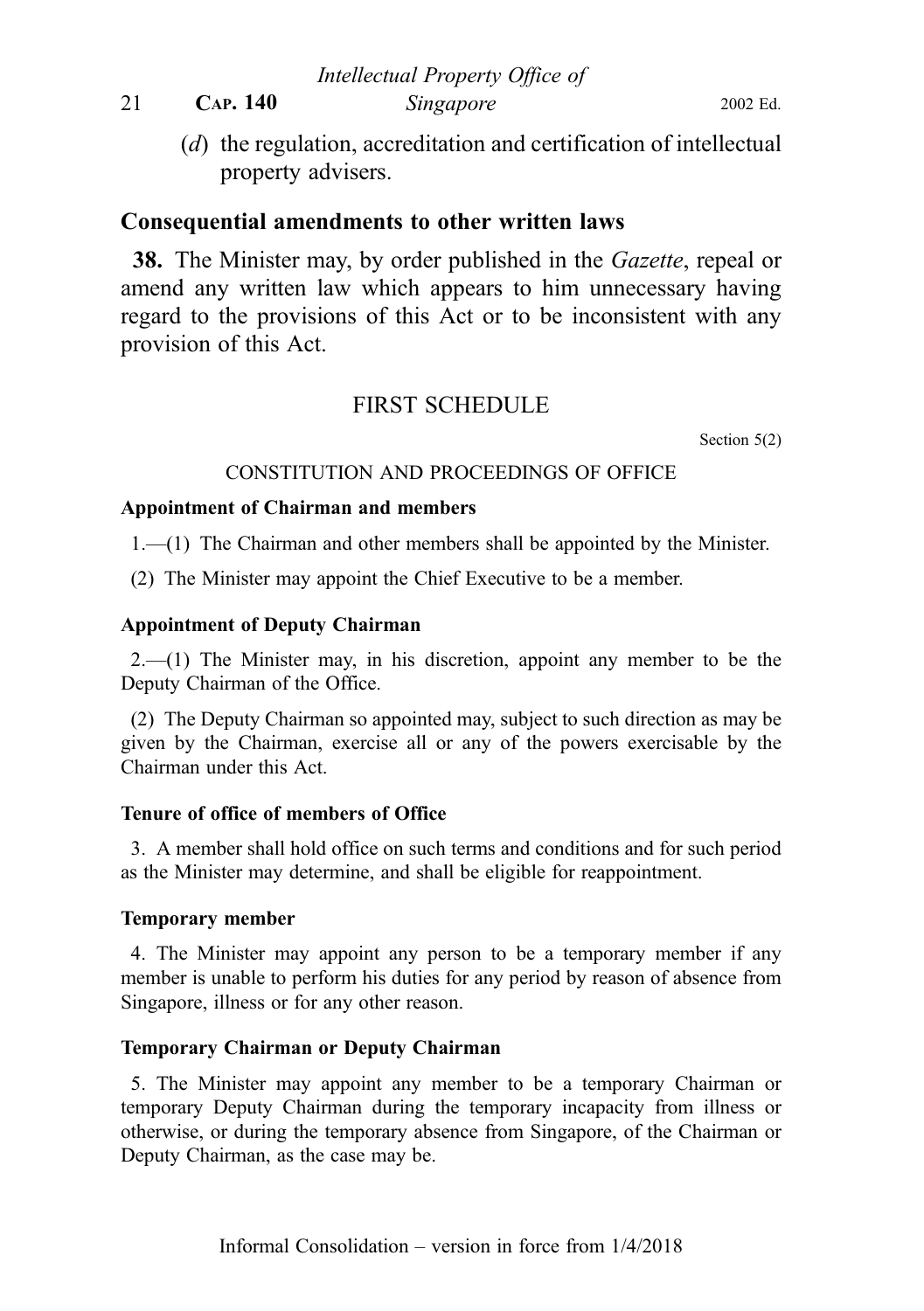#### FIRST SCHEDULE — continued

#### Revocation of appointment

6. If at any time it appears to the Minister that the removal from office of all or any of the members is necessary in the interests of the effective and economical performance of the functions of the Office under this Act, or in the public interest, the Minister may remove from office all or so many of those members as he considers necessary in such interests.

#### Resignation

7. A member may resign from his office at anytime by giving not less than one month's notice in writing to the Minister.

#### Chairman may delegate functions

8. The Chairman may, in writing, authorise any member to exercise any power or perform any function conferred on the Chairman by or under this Act.

#### Vacation of office

9. The office of a member shall become vacant —

- (a) if he becomes in any manner disqualified from membership of the Office;
- (b) if he fails to attend 3 consecutive meetings of the Office without sufficient cause (the sufficiency thereof to be decided by the Office);
- (c) if he resigns from his office; or
- (d) on his death.

#### Filling of vacancies

10. If a vacancy occurs in the membership of the Office, the Minister may appoint any person to fill the vacancy and the person so appointed shall hold office for so long as the member in whose place the person is appointed would have held office.

#### Disqualification from membership

11. No person shall be appointed or shall continue to hold office as a member if  $he$  —

- (a) is incapacitated by physical or mental illness;
- (b) is an undischarged bankrupt or has made any arrangement or composition with his creditors;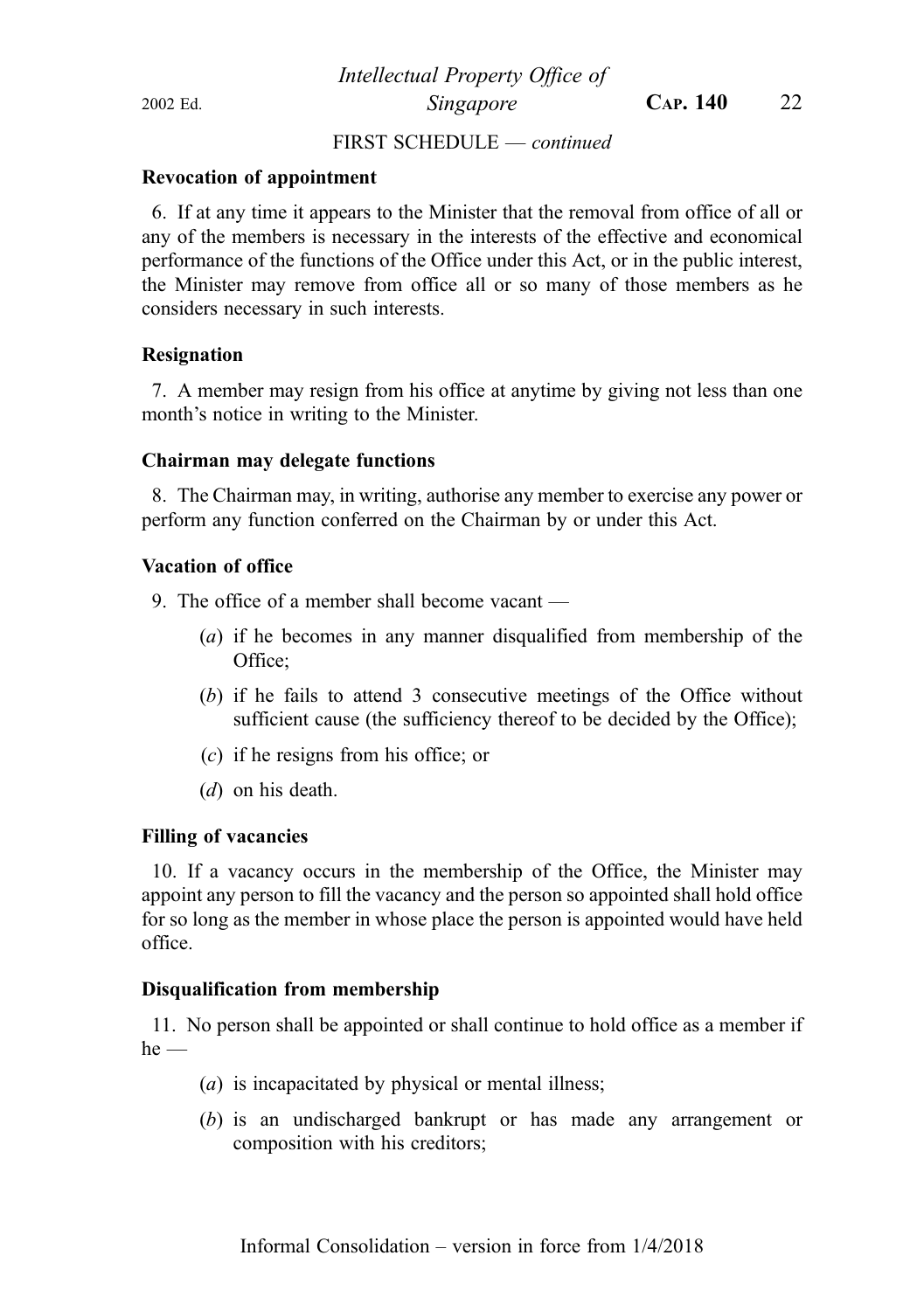23 CAP. 140 Singapore 2002 Ed.

Intellectual Property Office of

FIRST SCHEDULE — continued

- (c) is convicted of an offence involving dishonesty, fraud or moral turpitude and has not received a free pardon;
- (d) has been sentenced to imprisonment for a term of 6 months or more and has not received a free pardon; or
- (e) is otherwise unable or unfit to discharge the functions of a member.

12. [Deleted by Act 5 of 2018 wef 01/04/2018]

#### Salaries, fees and allowances payable to Chairman and members

13. There shall be paid to the members out of the funds of the Office such salaries, fees and allowances as the Minister may from time to time determine.

#### Meetings and proceedings of Office

14.—(1) The Office shall meet for the despatch of business at such times and places as the Chairman may from time to time appoint.

(2) At every meeting of the Office, one half of the number of members shall constitute a quorum.

(3) The Chairman shall preside at all meetings of the Office; and where the Chairman is absent from a meeting, such member as the members present may elect shall preside at that meeting.

(4) Decisions at meetings of the Office shall be adopted by a simple majority of the members present and voting and in the case of an equality of votes, the Chairman or in his absence the member presiding shall have a casting vote.

(5) Where not less than 4 members request the Chairman by notice in writing signed by them to convene a meeting of the Office for any purpose specified in the notice, the Chairman shall, within 7 days from the receipt of the notice, convene a meeting for that purpose.

(6) The validity of any proceedings of the Office shall not be affected by any vacancy amongst its members or by any defect in the appointment of any member.

(7) Subject to the provisions of this Act and the Public Sector (Governance) Act 2018, the Office may regulate its own proceedings generally and, in particular, regarding the holding of meetings, the notice to be given of such meetings, the proceedings thereat, the keeping of minutes, the custody, production and inspection of such minutes, and the opening, keeping, closing and auditing of accounts.

[Act 5 of 2018 wef 01/04/2018]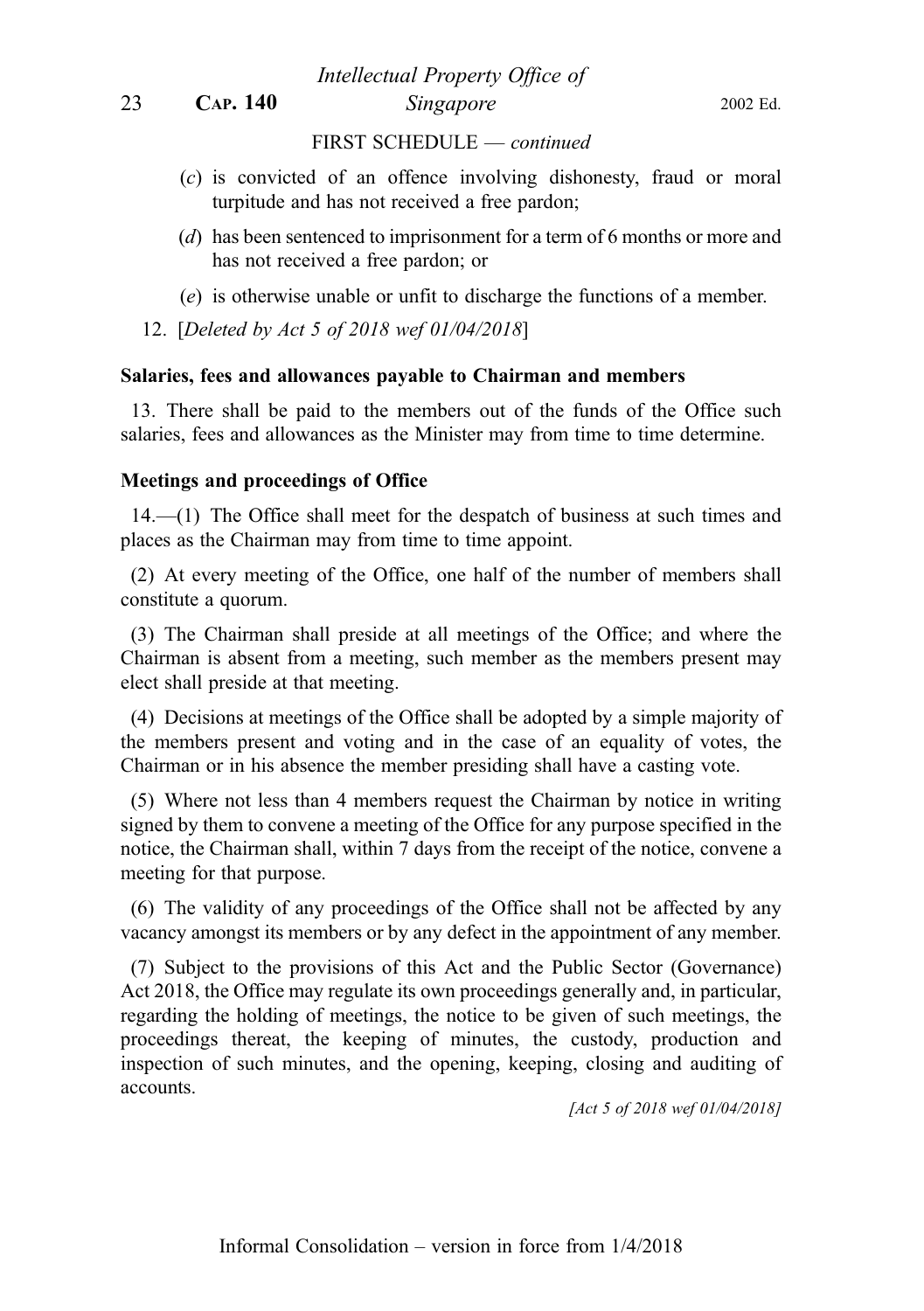Intellectual Property Office of 2002 Ed. Singapore CAP. 140 24

## SECOND SCHEDULE

[Deleted by Act 5 of 2018 wef 01/04/2018]

#### THIRD SCHEDULE

Sections 30(1), 34(1) and 35

#### OFFENCES UNDER WRITTEN LAW

1. Sections 9, 10, 33, 34, 99, 100 and 101 of the Patents Act (Cap. 221); and rules made under section 104 of that Act.

2. Sections 51, 72 and 73 of the Trade Marks Act (Cap. 332).

3. Sections 29, 59, 60 and 66 of the Registered Designs Act (Cap. 266).

[26/2001]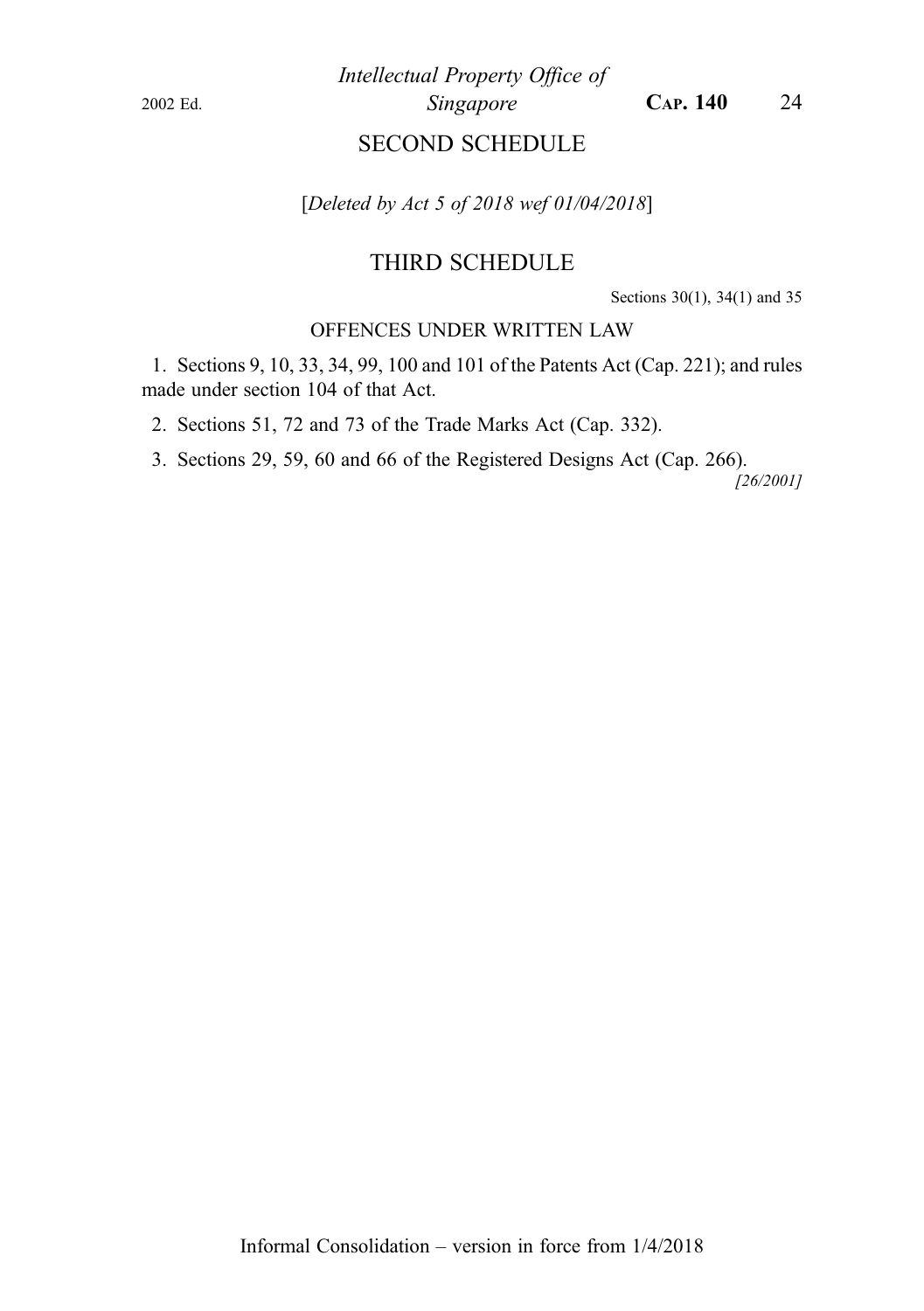## LEGISLATIVE HISTORY

## INTELLECTUAL PROPERTY OFFICE OF SINGAPORE ACT (CHAPTER 140)

This Legislative History is provided for the convenience of users of the Intellectual Property Office of Singapore Act. It is not part of the Act.

#### 1. Act 3 of 2001 — Intellectual Property Office of Singapore Act 2001

| Date of First Reading             | $\therefore$ 12 January 2001<br>(Bill No. 1/2001 published on<br>13 January 2001) |
|-----------------------------------|-----------------------------------------------------------------------------------|
| Date of Second and Third Readings | $\therefore$ 22 February 2001                                                     |
| Date of commencement              | $: 1$ April 2001                                                                  |

#### 2. Act 26 of 2001 — Statutes (Miscellaneous Amendments and Repeal) Act 2001

| Date of First Reading             | : 11 July 2001<br>(Bill No. 24/2001 published on<br>12 July 2001) |
|-----------------------------------|-------------------------------------------------------------------|
| Date of Second and Third Readings | $: 25$ July 2001                                                  |
| Date of commencement              | $: 1$ September 2001                                              |

3. Act 5 of 2002 — Statutory Corporations (Capital Contribution) Act 2002 (Consequential amendments made by)

| Date of First Reading             | : $3$ May 2002<br>(Bill No. 7/2002 published on<br>4 May 2002) |
|-----------------------------------|----------------------------------------------------------------|
| Date of Second and Third Readings | : 24 May 2002                                                  |
| Date of commencement              | : 15 July 2002                                                 |

4. 2002 Revised Edition — Intellectual Property Office of Singapore Act

| Date of operation | 31 July 2002 |
|-------------------|--------------|
|-------------------|--------------|

#### 5. Act 45 of 2004 — Trustees (Amendment) Act 2004 (Consequential amendments made to Act by)

| Date of First Reading             | $: 21$ September 2004<br>(Bill No. 43/2004 published on<br>22 September 2004) |
|-----------------------------------|-------------------------------------------------------------------------------|
| Date of Second and Third Readings | $: 19$ October 2004                                                           |
| Date of commencement              | $: 15$ December 2004                                                          |